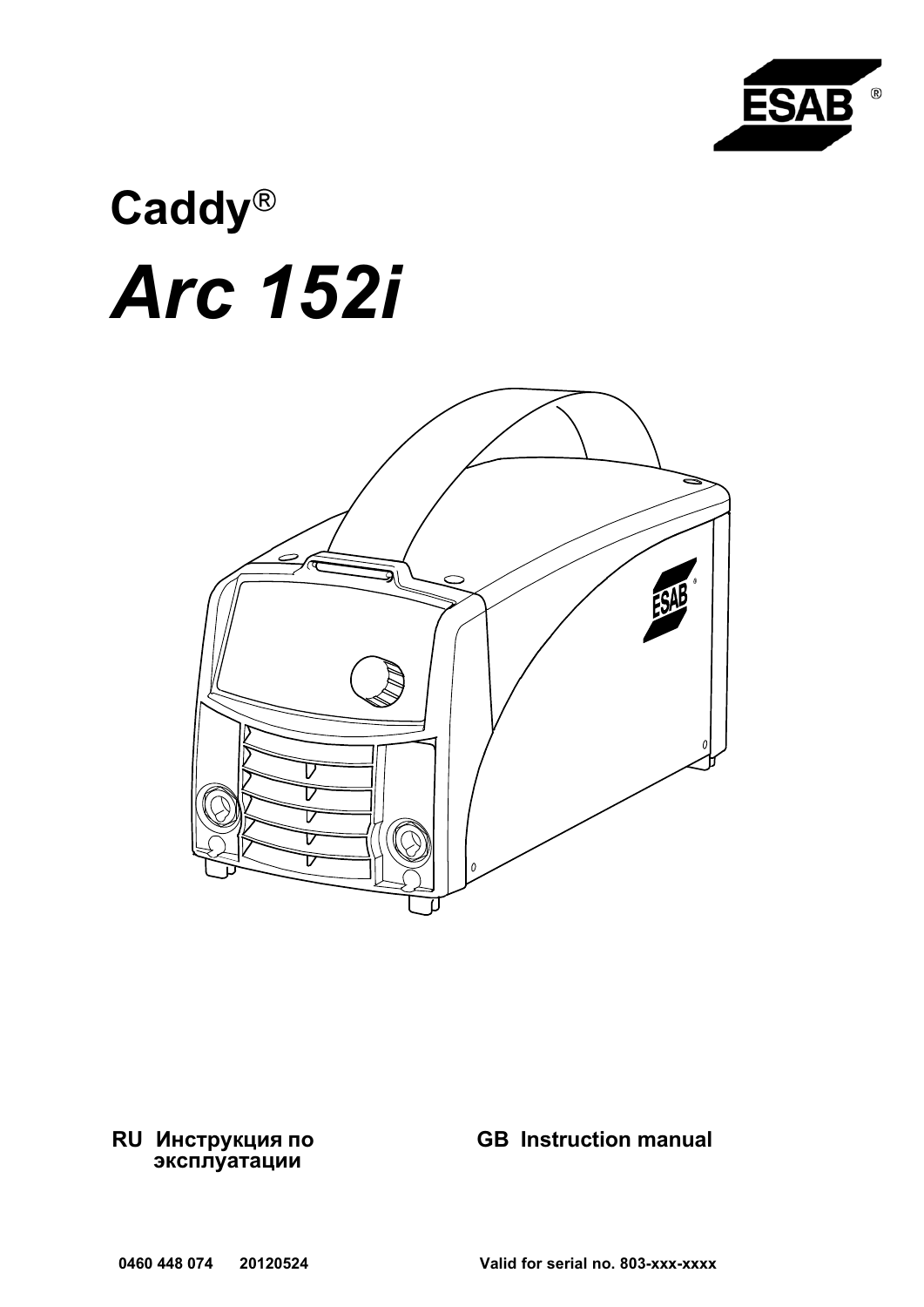| Русский |  |
|---------|--|

Rights reserved to alter specifications without notice. Оставляем за собой право изменять спецификацию без предупреждения.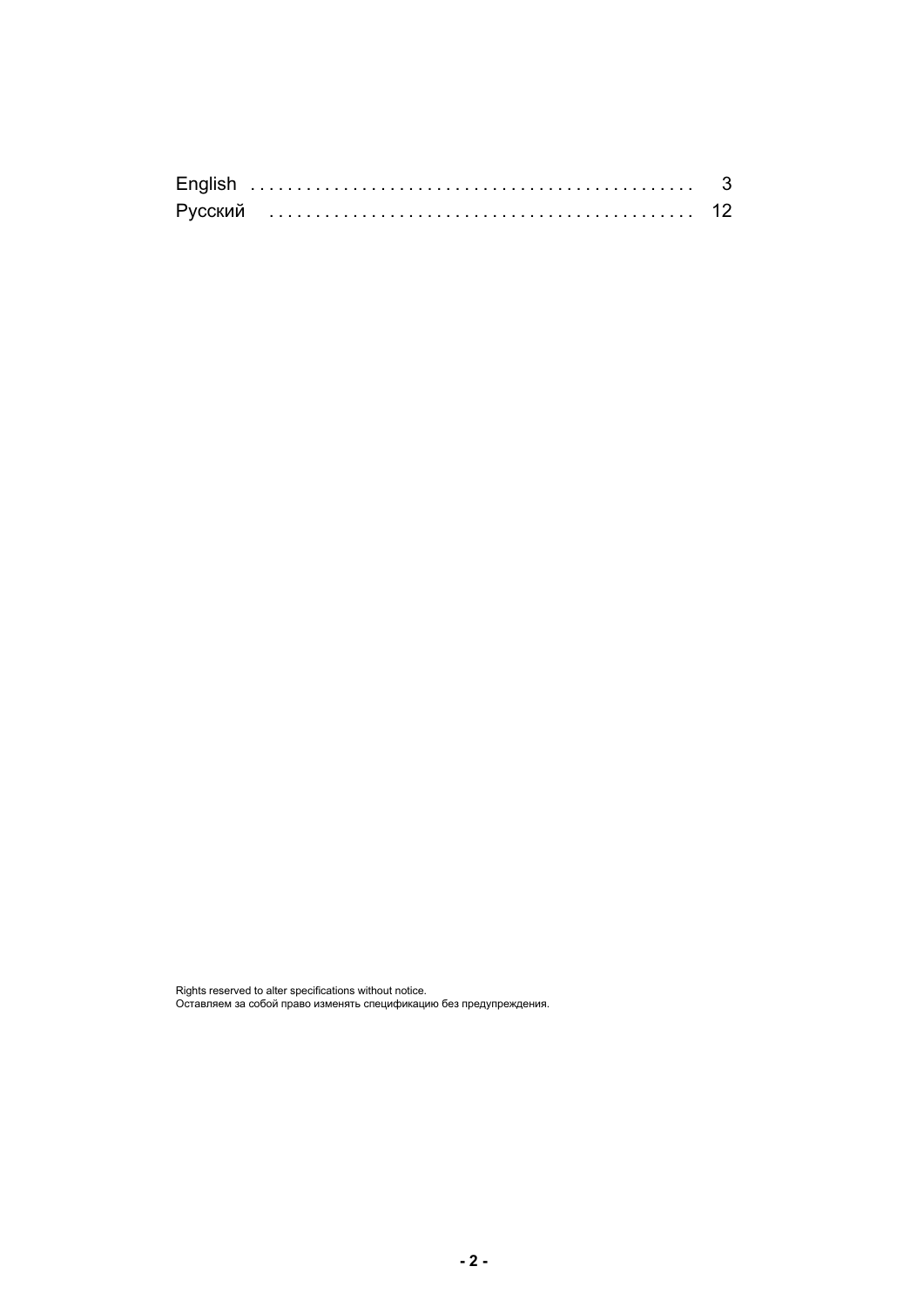<span id="page-2-0"></span>

|    |            | 4      |
|----|------------|--------|
|    |            | 6      |
|    | 2.1        | 6      |
|    |            | 6      |
|    |            | 6      |
|    | 41         | 7      |
|    | 4.2        | 7      |
|    | 4 2 1      | 7      |
|    |            | 8      |
|    | 51         | 8      |
|    | 5.2        | 8      |
|    | 5.3        | 8      |
|    | 5.4        | 9      |
|    | 5.5<br>5.6 | 9<br>9 |
|    |            |        |
|    |            | 10     |
|    | 6.1        | 10     |
|    |            | 10     |
| 8. |            | 11     |
|    |            | 11     |
|    |            | 22     |
|    |            | 24     |
|    |            |        |
|    |            | 25     |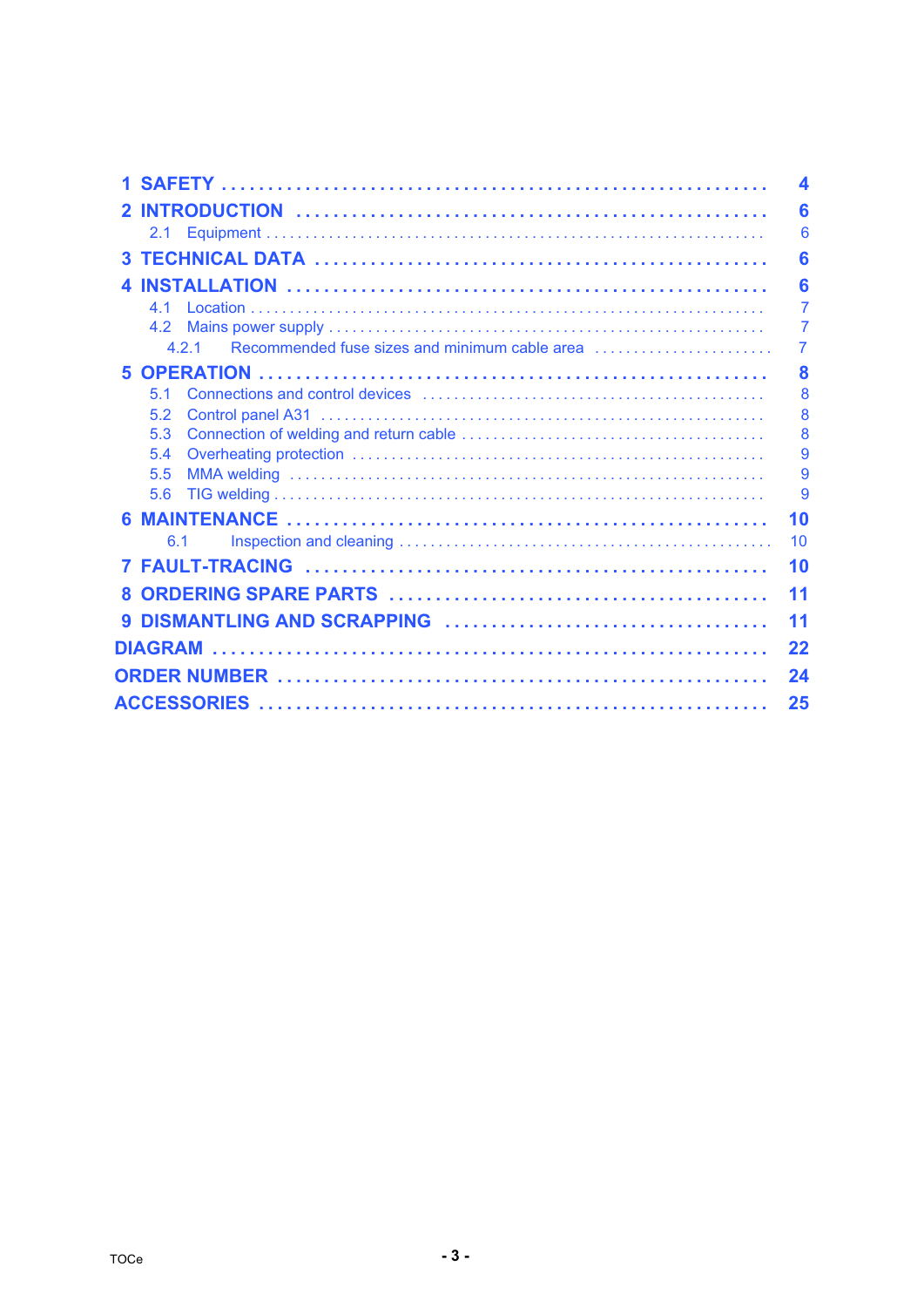<span id="page-3-0"></span>

# 1 SAFETY

Users of ESAB welding equipment have the ultimate responsibility for ensuring that anyone who works on or near the equipment observes all the relevant safety precautions. Safety precautions must meet the requirements that apply to this type of welding equipment. The following recommendations should be observed in addition to the standard regulations that apply to the workplace.

All work must be carried out by trained personnel well-acquainted with the operation of the welding equipment. Incorrect operation of the equipment may lead to hazardous situations which can result in injury to the operator and damage to the equipment.

- 1. Anyone who uses the welding equipment must be familiar with:
	- its operation
	- location of emergency stops
	- its function
	- relevant safety precautions
	- welding
- 2. The operator must ensure that:
	- no unauthorized person is stationed within the working area of the equipment when it is started up. no-one is unprotected when the arc is struck
- 3. The workplace must:
	- be suitable for the purpose
	- be free from drafts
- 4. Personal safety equipment
	- -Always wear recommended personal safety equipment, such as safety glasses, flame-proof clothing, safety gloves.
	- -Do not wear loose-fitting items, such as scarves, bracelets, rings, etc., which could become trapped or cause burns.
- 5. General precautions
	- -Make sure the return cable is connected securely.
	- -Work on high voltage equipment may only be carried out by a qualified electrician.
	- -Appropriate fire extinquishing equipment must be clearly marked and close at hand.

# **CAUTION**

Class A equipment is not intended for use in residential locations where the electrical power is provided by the public low-voltage supply system. There may be potential difficulties in ensuring electromagnetic compatibility of class A equipment in those locations, due to conducted as well as radiated disturbances.

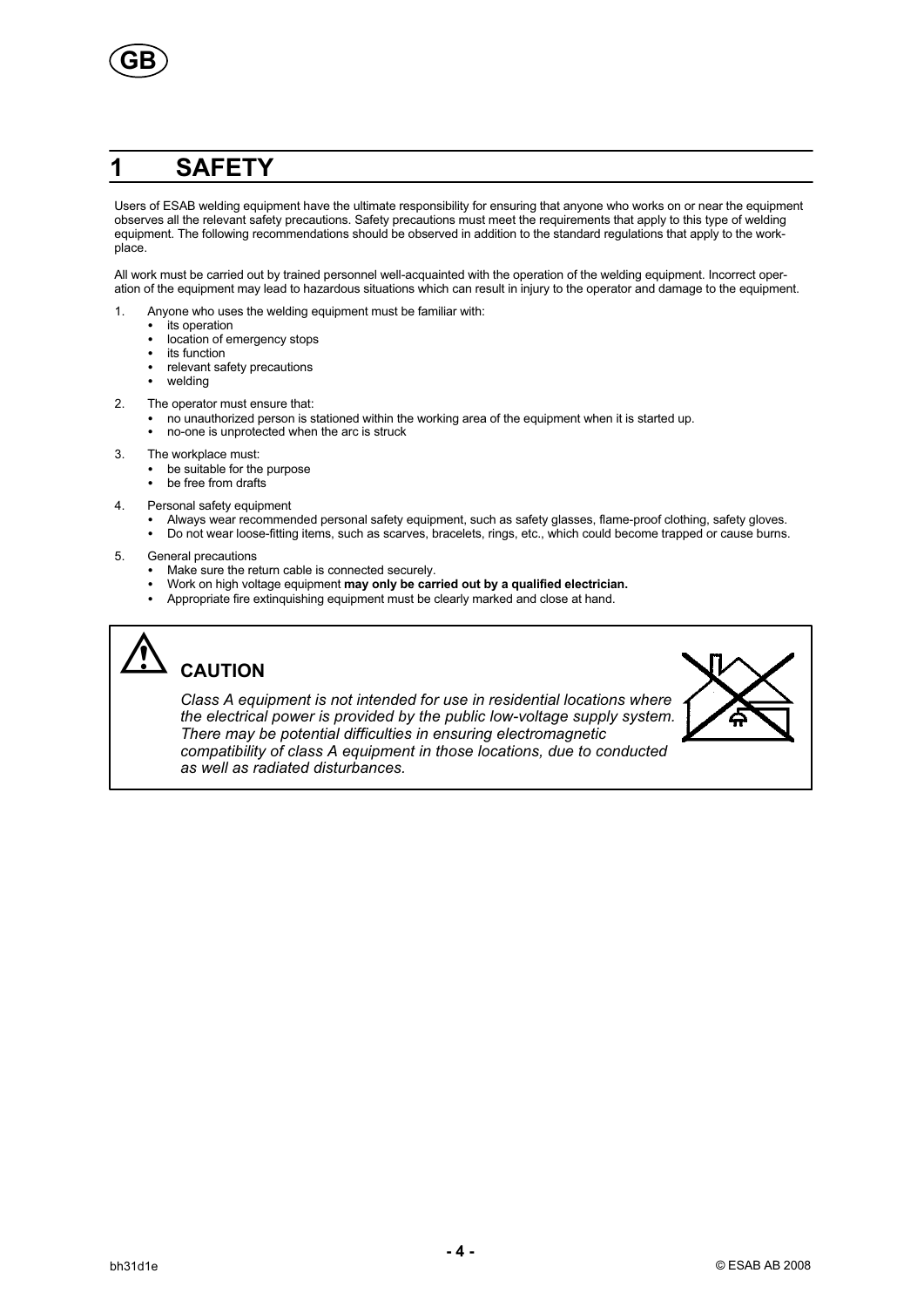



# WARNING



Arc welding and cutting can be injurious to yourself and others. Take precautions when welding and cutting. Ask for your employer's safety practices which should be based on manufacturers' hazard data.

### ELECTRIC SHOCK - Can kill

- -Install and earth the unit in accordance with applicable standards.
- -Do not touch live electrical parts or electrodes with bare skin, wet gloves or wet clothing.
- $\bullet$ Insulate yourself from earth and the workpiece.
- -Ensure your working stance is safe.

### FUMES AND GASES - Can be dangerous to health

- -Keep your head out of the fumes.
- - Use ventilation, extraction at the arc, or both, to take fumes and gases away from your breathing zone and the general area.

### ARC RAYS - Can injure eyes and burn skin.

- - Protect your eyes and body. Use the correct welding screen and filter lens and wear protective clothing.
- -Protect bystanders with suitable screens or curtains.

### FIRE HAZARD

-Sparks (spatter) can cause fire. Make sure therefore that there are no inflammable materials nearby.

### NOISE - Excessive noise can damage hearing

- -Protect your ears. Use earmuffs or other hearing protection.
- -Warn bystanders of the risk.

### MALFUNCTION - Call for expert assistance in the event of malfunction.

Read and understand the instruction manual before installing or operating.

### PROTECT YOURSELF AND OTHERS!

### ESAB can provide you with all necessary welding protection and accessories.



Do not use the power source for thawing frozen pipes.



# **CAUTION**

Read and understand the instruction manual before installing or operating.



# CAUTION

This product is solely intended for arc welding.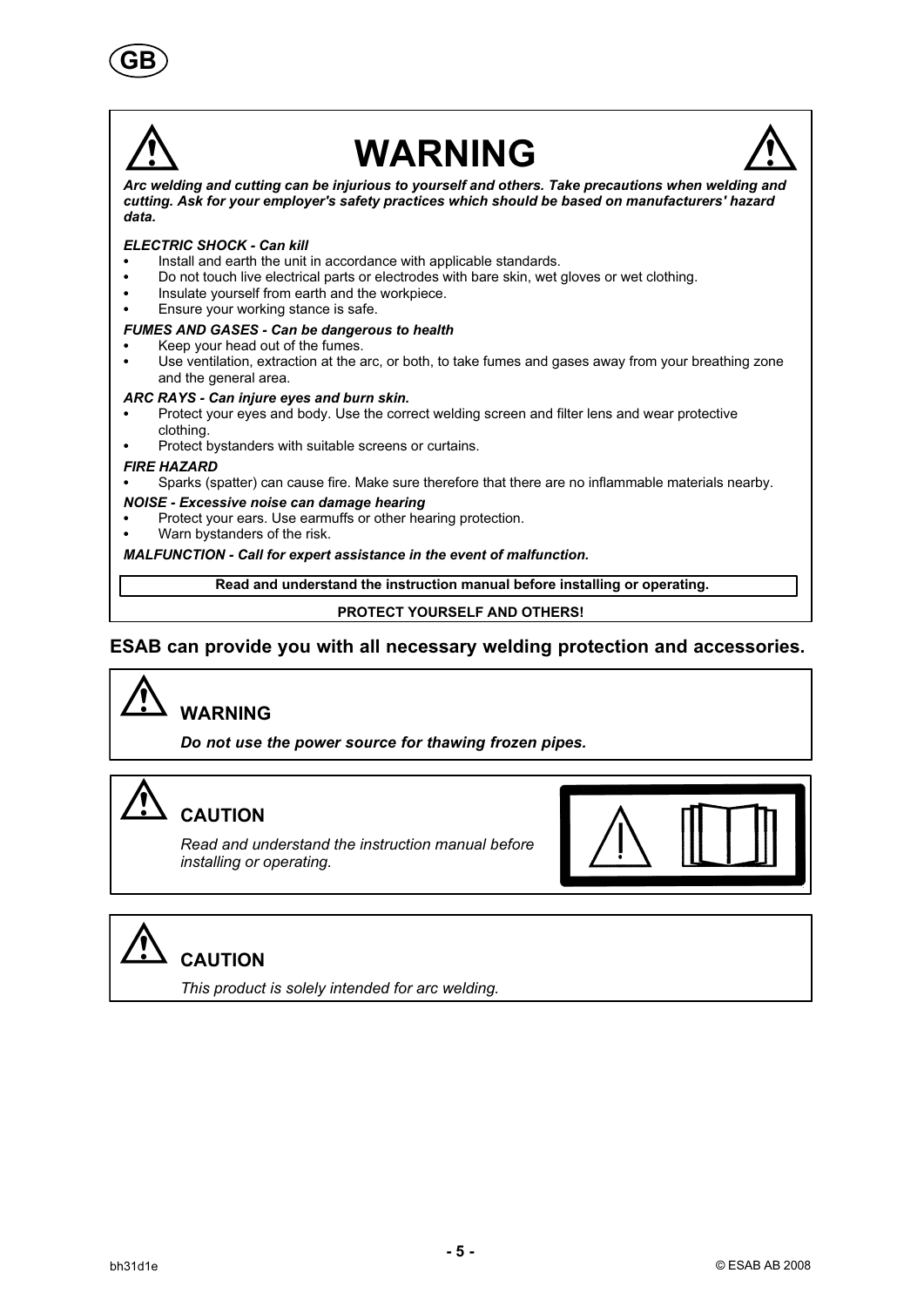<span id="page-5-0"></span>

# 2 INTRODUCTION

Arc 152i is a welding current power source intended for use with coated electrodes (MMA welding) and TIG welding.

### 2.1 Equipment

Arc 152i is supplied with 3 m of mains cable and an instruction manual.

### ESAB's accessories for the product can be found on page [25](#page-24-0).

# 3 TECHNICAL DATA

| <b>Arc 152i</b>                         |                                   |  |
|-----------------------------------------|-----------------------------------|--|
| <b>Mains voltage</b>                    | 230 V, 1 $\sim$ 50/60 Hz          |  |
| Primary current $I_{1max}$              | 35A                               |  |
| No-load power                           | 30 W                              |  |
| <b>Setting range</b>                    | $8-150A$                          |  |
| Maximum permissible load at             |                                   |  |
| 25% duty cycle                          | 150 A / 26.0 V                    |  |
| 35% duty cycle                          | 140 A / 25.6 V                    |  |
| 60% duty cycle                          | 110 A / 24.4 V                    |  |
| 100% duty cycle                         | 90 A / 23.6 V                     |  |
| <b>Power factorat maximum current</b>   | 0.63                              |  |
| <b>Efficiency</b> at maximum current    | 78%                               |  |
| <b>Open-circuit voltage</b>             | 58-75 V                           |  |
| <b>Operating temperature</b>            | $-10^{\circ}$ C - $+40^{\circ}$ C |  |
| <b>Transportation temperature</b>       | $-20^{\circ}$ C - $+55^{\circ}$ C |  |
| Constant sound pressure in open circuit | $<$ 70 db (A)                     |  |
| Dimensions, I x b x h                   | 418 x 188 x 208 mm                |  |
| Weight                                  | 7.8 kg                            |  |
| <b>Enclosure class</b>                  | IP 23                             |  |
| <b>Application class</b>                | S                                 |  |

### Duty cycle

The duty cycle refers to the time as a percentage of a ten-minute period that you can weld or cut at a certain load without overloading. The duty cycle is valid for 40° C.

### Enclosure class

The IP code indicates the enclosure class, i. e. the degree of protection against penetration by solid objects or water. Equipment marked IP23 is designed for indoor and outdoor use.

# Application class

The symbol  $\boxed{S}$  indicates that the power source is designed for use in areas with increased electrical hazard.

# 4 INSTALLATION

The installation must be carried out by a professional.



This product is intended for industrial use. In a domestic environment this product may cause radio interference. It is the user's responsibility to take adequate precautions.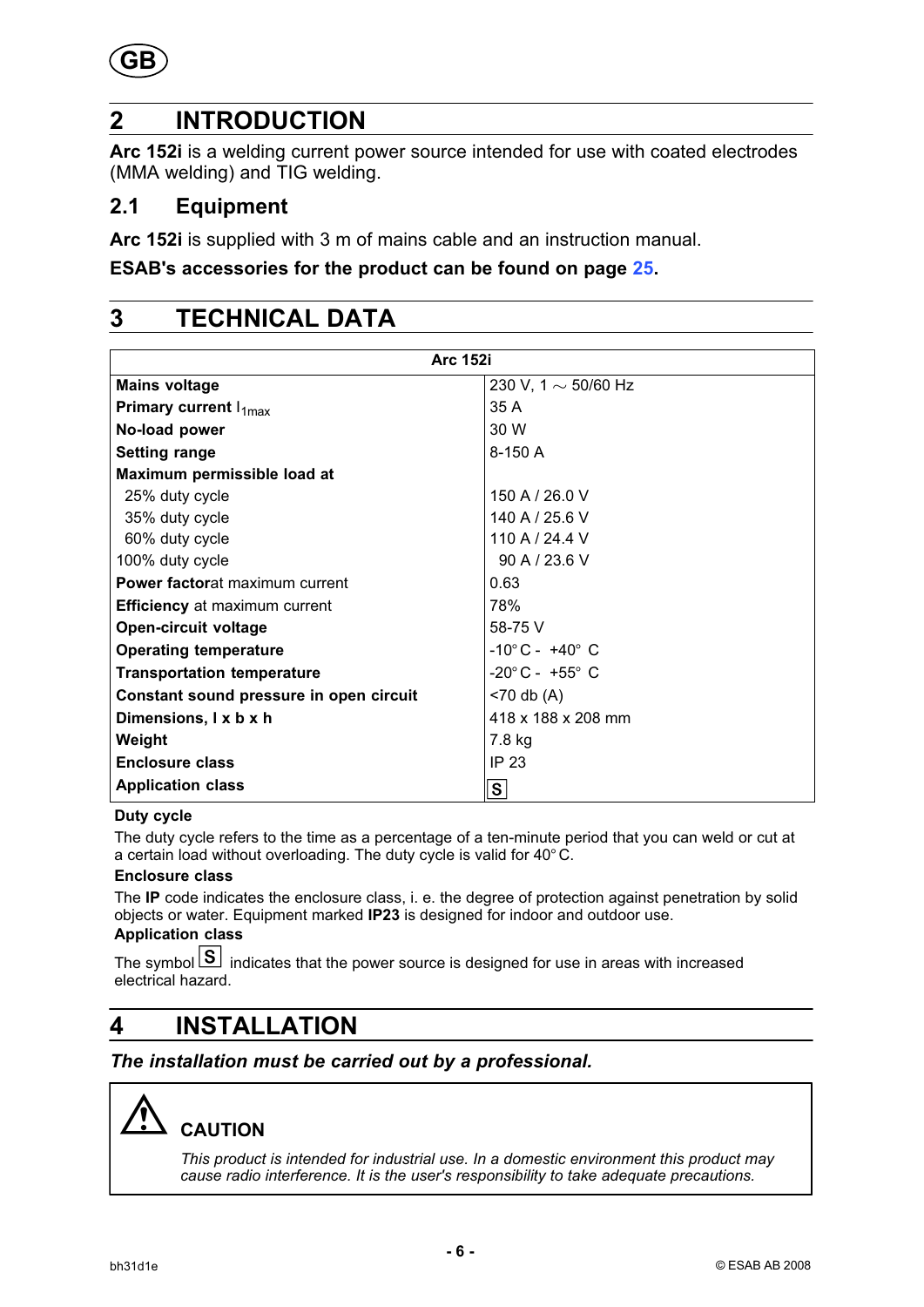<span id="page-6-0"></span>

# 4.1 Location

Place the power source so that its cooling air inlets and outlets are not obstructed.

# 4.2 Mains power supply

Check that the welding power source is connected to the correct voltage and that the correct fuse size is used.

The standards for the country in question must be complied with as regards the mains cable area.

A protective earth connection must be made in accordance with regulations

Location of rating plate



### 4.2.1 Recommended fuse sizes and minimum cable area

| <b>Arc 152i</b>                  |                           |  |
|----------------------------------|---------------------------|--|
| <b>Mains voltage</b>             | 230 V $\pm$ 10 %, 1-phase |  |
| Mains cable area $mm2$           | 3G2.5 mm <sup>2</sup>     |  |
| Phase current $I_{1 \text{eff}}$ | 20 A                      |  |
| Welding cable, area              | $16 \text{ mm}^2$         |  |
| <b>Fuse</b>                      |                           |  |
| anti-surge                       | $20 A^*$                  |  |
| Type C MCB                       | 32 A                      |  |

\*) NOTE! The installed plug is approved for max. 16A.

### NOTE!

The cable area and fuse rating above comply with Swedish regulations. Use the welding power source in accordance with the relevant national regulations.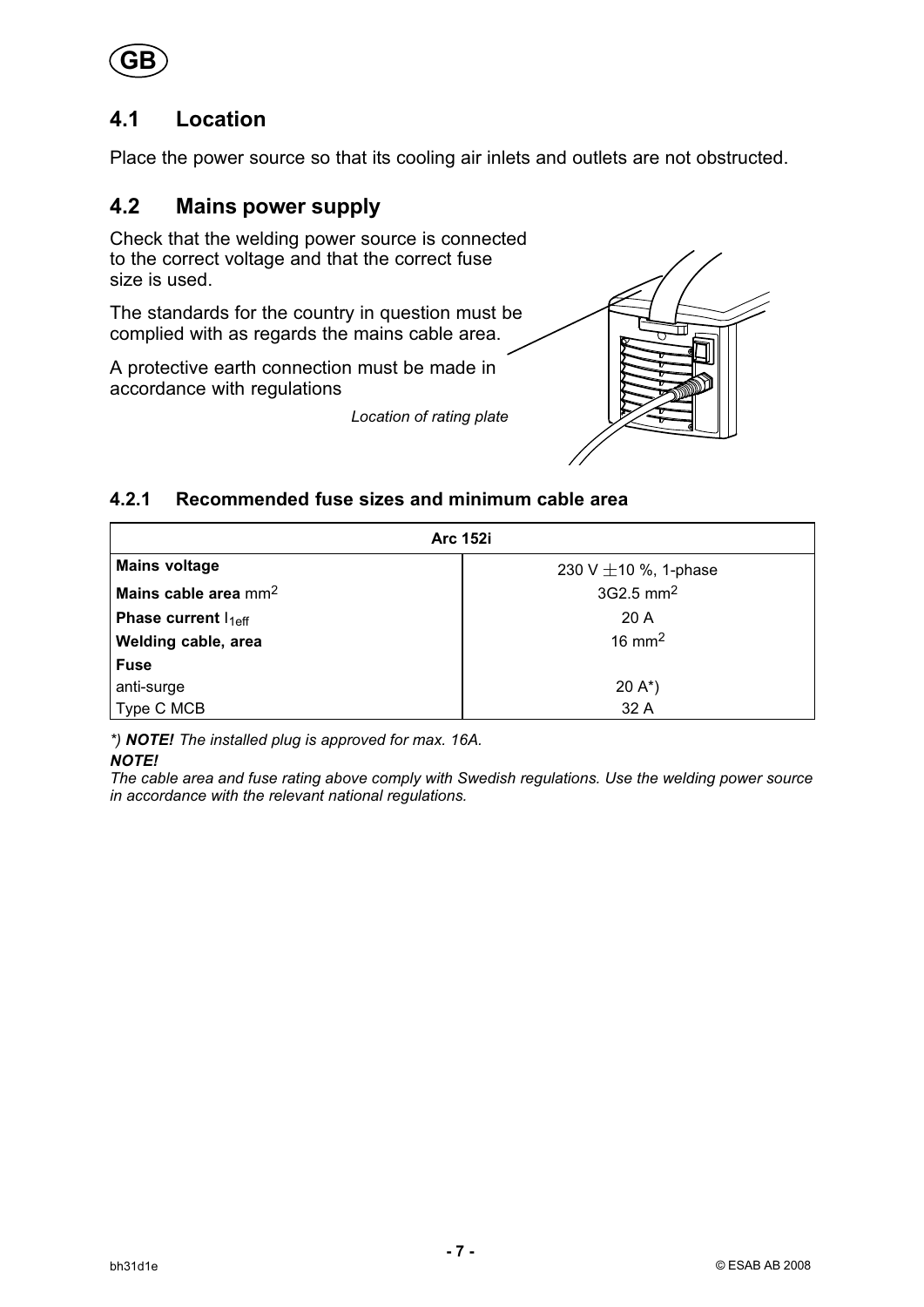<span id="page-7-0"></span>

# 5 OPERATION

3 Connection (-)

General safety regulations for handling the equipment can be found on page [4](#page-3-0). Read through before you start using the equipment!

# 5.1 Connections and control devices

1 Connection (+) MMA: for return cable or welding cable TIG: for return cable

MMA: connection for return cable

- 4 Toggle switch for mains power supply 0 / 1
- 2 Control panel, see under 5.2 5 Mains cable
	- TIG: connection for Tig torch  $\overline{2}$ 5 AH 0875

# 5.2 Control panel A31

- -Knob for setting the current
- -Mains voltage LED (green)
- - Thermal overload trip indicator (yellow)



# 5.3 Connection of welding and return cable

The power source has two outputs, a positive terminal and a negative terminal, for connecting welding and return cables. The output to which the welding cable is connected depends on the type of electrode used. The connecting polarity is stated on the electrode packaging. Connect the welding cable to the terminal stated on the electrode packaging.

Connect the return cable to the other output on the power source. Secure the return cable's contact clamp to the work piece and ensure that there is good contact between the work piece and the output for the return cable on the power source.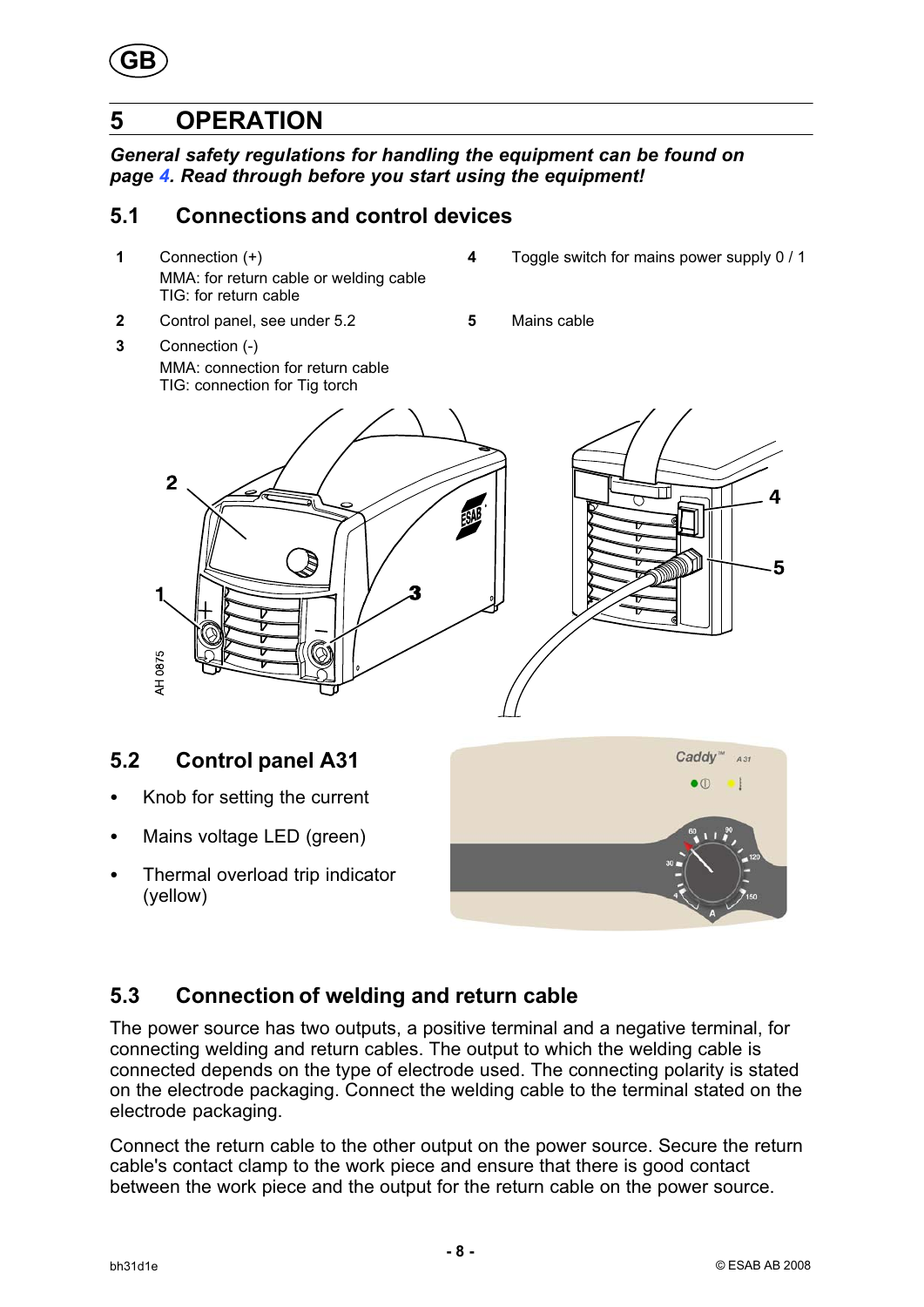<span id="page-8-0"></span>

# 5.4 Overheating protection

The welding power source has a thermal overload trip which operates if the temperature becomes too high, interrupting the welding current and lighting a yellow indicating lamp on the front of the power source. The thermal overload trip resets automatically when the temperature has fallen.

# 5.5 MMA welding

Arc 152i gives direct current, and you can weld most metals to alloy and non-alloy steel, stainless steel and cast iron. Arc 152i allows you to weld most coated electrodes from  $\varnothing$  1.6 to  $\varnothing$  3.25.

MMA welding may also be referred to as welding with coated electrodes. Striking the arc melts the electrode, and its coating forms protective slag.

If, when striking the arc, the tip of the electrode is pressed against the metal, it immediately melts and sticks to the metal, rendering continued welding impossible.

Therefore, the arc has to be struck in the same way that you would light a match.

Quickly strike the electrode against the metal, then raise it so as to give an appropriate arc length (approx. 2 mm). If the arc is too long, it will crackle and spit before finally going out completely.

If you are working on a welding bench, check before attempting to strike the arc that residual waste metal, pieces of electrode or other objects on the bench do not insulate the part to be welded.

Once the arc has been struck, move the electrode from left to right. The electrode must be at an angle of 60° to the metal in relation to the direction of welding.

When you want to weld wide beads, or when you want the weld to be so thick that you have to weld in a number of layers, however, you have to use lateral movements.

# 5.6 TIG welding

TIG welding melts the metal of the workpiece, using an arc struck from a tungsten electrode, which does not itself melt. The weld pool and the electrode are protected by shielding gas.

TIG welding is particularly useful where high quality is demanded and for welding thin plate. Arc 152i also has good characteristics for TIG welding.

In order to TIG weld, Arc 152i must be equipped with:

- $\bullet$ a TIG torch with gas valve
- $\bullet$ a welding gas cylinder (a suitable welding gas)
- $\bullet$ a welding gas regulator (suitable gas regulator)
- tungsten electrode
- suitable auxiliary material, if necessary.

### TIG scrape start

To scrape start lightly scrape the tungsten electrode against the workpiece to create an arc.







cmha2p10

cmha2p11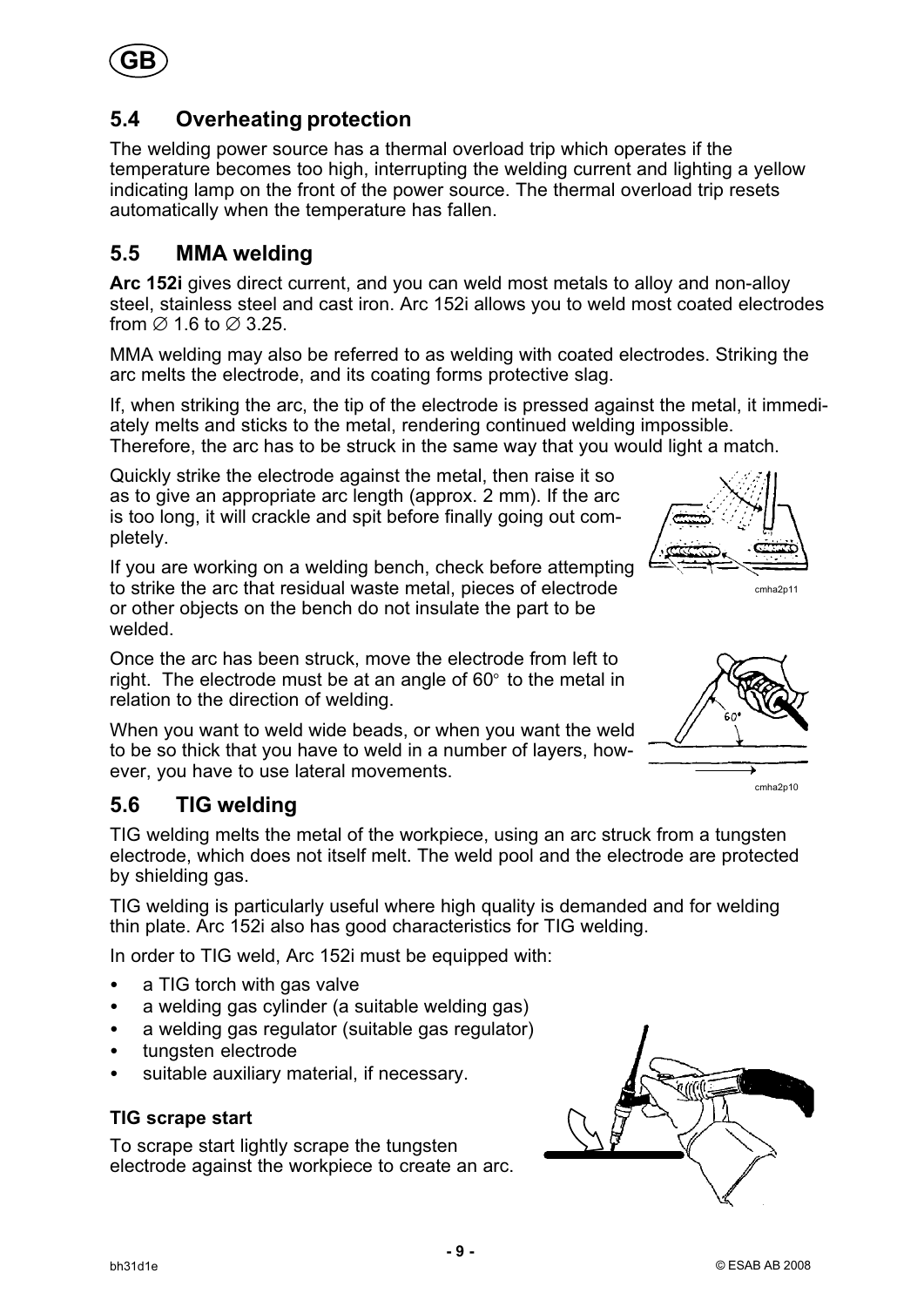<span id="page-9-0"></span>

# 6 MAINTENANCE

Regular maintenance is important for safe, reliable operation.

# CAUTION

All guarantee undertakings from the supplier cease to apply if the customer attempts any work to rectify any faults in the product during the guarantee period.

### 6.1 Inspection and cleaning

Check regularly that the welding power source is not clogged with dirt.

How often and which cleaning methods apply depend on: the welding process, arc times, placement, and the surrounding environment. It is normally sufficient to blow down the power source with dry compressed air (reduced pressure) once a year.

Clogged or blocked air inlets and outlets otherwise result in overheating.

The welding torch's wear parts should be cleaned and replaced at regular intervals in order to achieve trouble-free welding.

# 7 FAULT-TRACING

Try these recommended checks and inspections before sending for an authorised service technician.

| <b>Type of fault</b>                                  | <b>Corrective action</b>                                                                                                                                                                                                            |
|-------------------------------------------------------|-------------------------------------------------------------------------------------------------------------------------------------------------------------------------------------------------------------------------------------|
| No arc.                                               | Check that the mains power supply switch is turned on.<br>٠<br>Check that the welding current supply and return cables are<br>correctly connected.<br>Check that the correct current value is set.<br>Check the mains power supply. |
| The welding current is<br>interrupted during welding. | Check to see whether the thermal cut-outs have tripped.<br>٠<br>Check the mains power supply fuses.                                                                                                                                 |
| The thermal cut-out trips<br>frequently.              | Make sure that you are not exceeding the rated data for the<br>$\bullet$<br>welding power source (i.e. that the unit is not being<br>overloaded).                                                                                   |
| Poor welding performance.                             | Check that the welding current supply and return cables are<br>٠<br>correctly connected.<br>Check that the correct current value is set.<br>Check that the correct electrodes are being used.<br>Check the gas flow.                |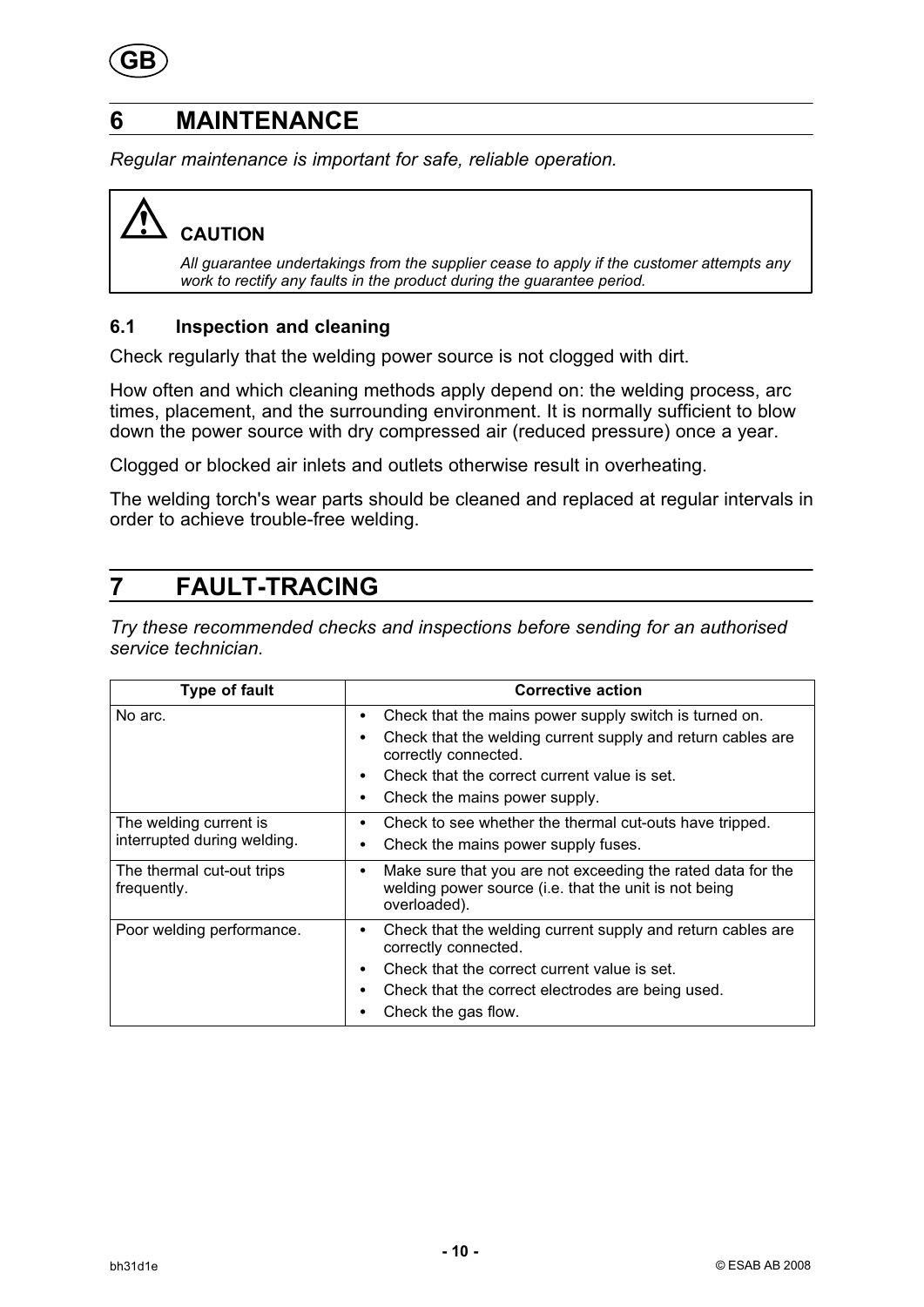<span id="page-10-0"></span>

# 8 ORDERING SPARE PARTS

Repair and electrical work should be performed by an authorised ESAB service technician. Use only ESAB original spare and wear parts.

Arc 152i is designed and tested in accordance with the international and European standards 60974-1 and 60974-10. It is the obligation of the service unit which has carried out the service or repair work to make sure that the product still conforms to the said standard.

Spare parts may be ordered through your nearest ESAB dealer, see the last page of this publication.

# 9 DISMANTLING AND SCRAPPING

Welding equipment primarily consists of steel, plastic and non-ferrous metals, and must be handled according to local environmental regulations.

Coolant must also be handled according to local environmental regulations.



### Dispose of electronic equipment at the recycling facility!

In observance of European Directive 2002/96/EC on Waste Electrical and Electronic Equipment and its implementation in accordance with national law, electrical and/or electronic equipment that has reached the end of its life must be disposed of at a recycling facility.

As the person responsible for the equipment, it is your responsibility to obtain information on approved collection stations.

For further information contact the nearest ESAB dealer.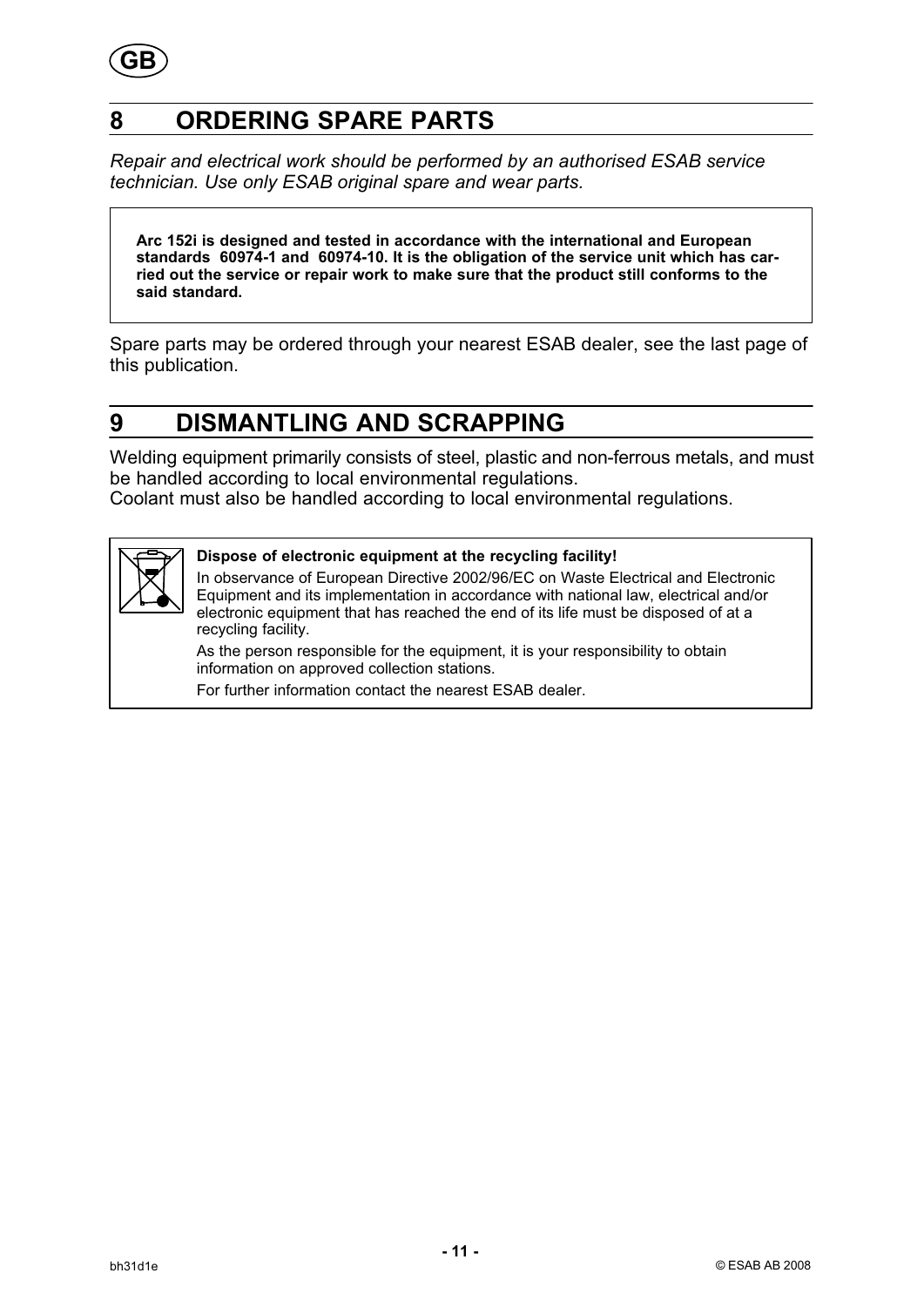<span id="page-11-0"></span>

|                                                                                     | 13 |
|-------------------------------------------------------------------------------------|----|
| 2 <sup>1</sup>                                                                      | 15 |
|                                                                                     | 15 |
|                                                                                     | 15 |
|                                                                                     | 16 |
| 41                                                                                  | 16 |
| 4.2                                                                                 | 16 |
| Рекомендуемые номиналы предохранителей и минимальные сечения кабелей<br>4.2.1<br>16 |    |
|                                                                                     | 17 |
| 5.1                                                                                 | 17 |
| 5.2                                                                                 | 17 |
| Подсоединение сварочного и обратного кабелей<br>5.3                                 | 17 |
| 5.4                                                                                 | 18 |
| 5.5                                                                                 | 18 |
| 5.6                                                                                 | 18 |
|                                                                                     | 19 |
| 6.1                                                                                 | 19 |
| ПОИСК И УСТРАНЕНИЕ НЕИСПРАВНОСТЕЙ                                                   | 20 |
|                                                                                     | 20 |
|                                                                                     | 20 |
|                                                                                     | 22 |
|                                                                                     | 24 |
|                                                                                     | 25 |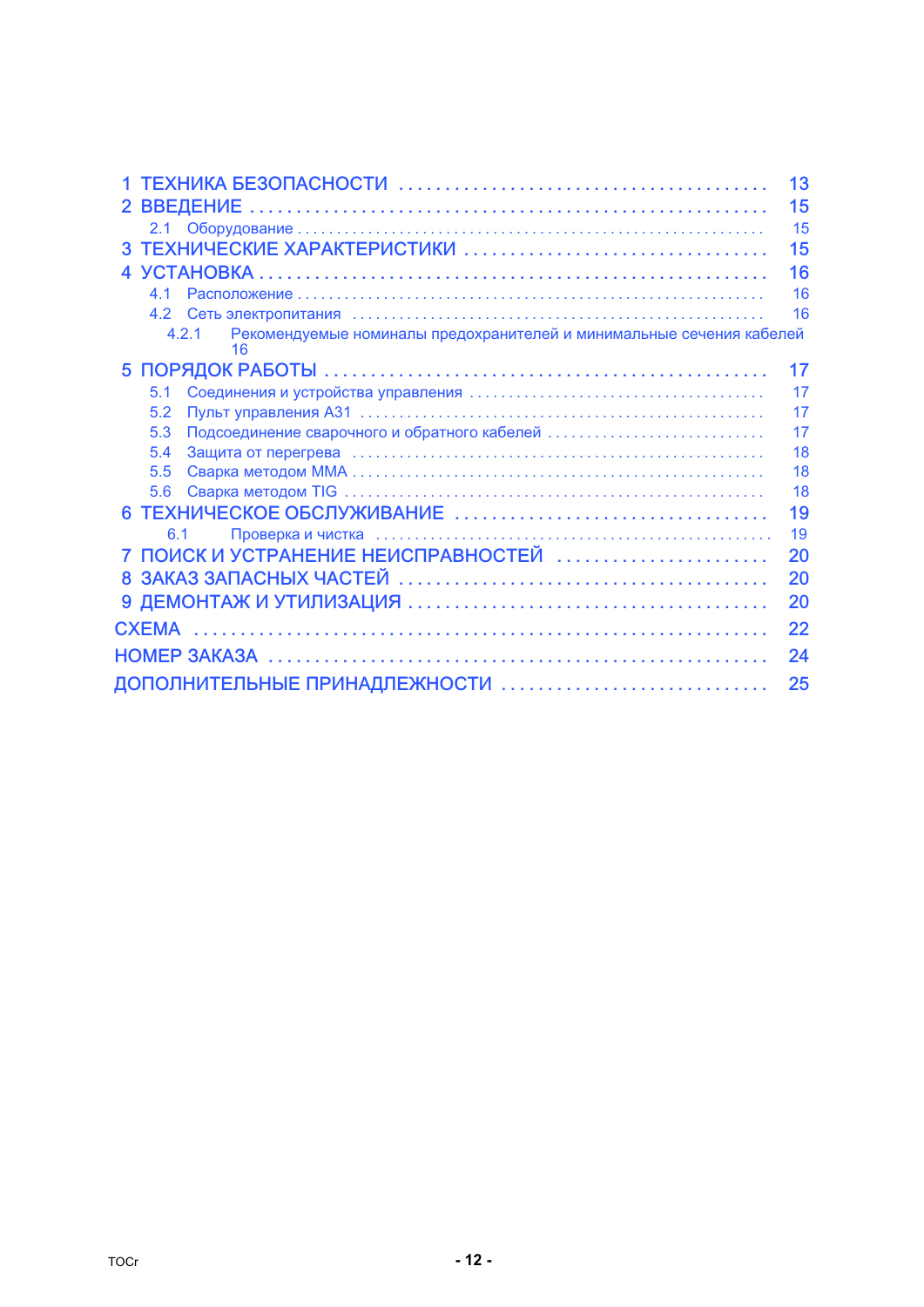<span id="page-12-0"></span>

# 1 ТЕХНИКА БЕЗОПАСНОСТИ

Пользователи сварочного оборудования ESAB отвечают за выполнение правил техники безопасности лицами, работающими на оборудовании и рядом с ним. Правила техники безопасности должны отвечать требованиям к безопасной эксплуатации сварочного оборудования этого типа. Помимо стандартных правил техники безопасности и охраны труда на рабочем месте рекомендуется следующее.

Все работы должны выполняться подготовленными лицами, знакомыми с эксплуатацией сварочного оборудования. Неправильная эксплуатация оборудования может вызвать опасным ситуации, приводящие к травмированию персонала и повреждению оборудования.

- 1. Bсе лица, использующие сварочное оборудование, должны знать:
	- инструкции по эксплуатации
	- расположение органов аварийного останова
	- назначение оборудования
	- правила техники безопасности
	- технологию сварки
- 2. Оператор обеспечивает:
	- удаление посторонних лиц из рабочей зоны оборудования при его запуске
	- защиту всех лиц от воздействия сварочной дуги
- 3. Рабочее место должно:
	- отвечать условиям эксплуатации
	- не иметь сквозняков
- 4. Средства защиты персонала
	- Во всех случаях используйте рекомендованные средства индивидуальной защиты, такие как защитные очки, огнестойкую одежду, защитные перчатки.
	- При сварке запрещается носить свободную одежду, украшения и т.д., например, шарфы, браслеты, кольца, которые могут попасть в сварочное оборудование или вызвать ожоги.
- 5. Общие меры предосторожности
	- Проверьте надежность подключения обратного кабеля.
	- - Работы на оборудовании с высоким напряжением должны производиться только квалифицированным электриком.
	- - В пределах доступа должны находиться соответствующие средства пожаротушения, имеющие ясную маркировку.

# ОСТОРОЖНО!

Оборудование Class А не предназначено для использования в жилых помещениях, где электроснабжение осуществляется из бытовых сетей низкого напряжения. В таких местах могут появиться потенциальные трудности обеспечение электромагнитной совместимости оборудования Class А вследствие кондуктивных и радиационных помех.

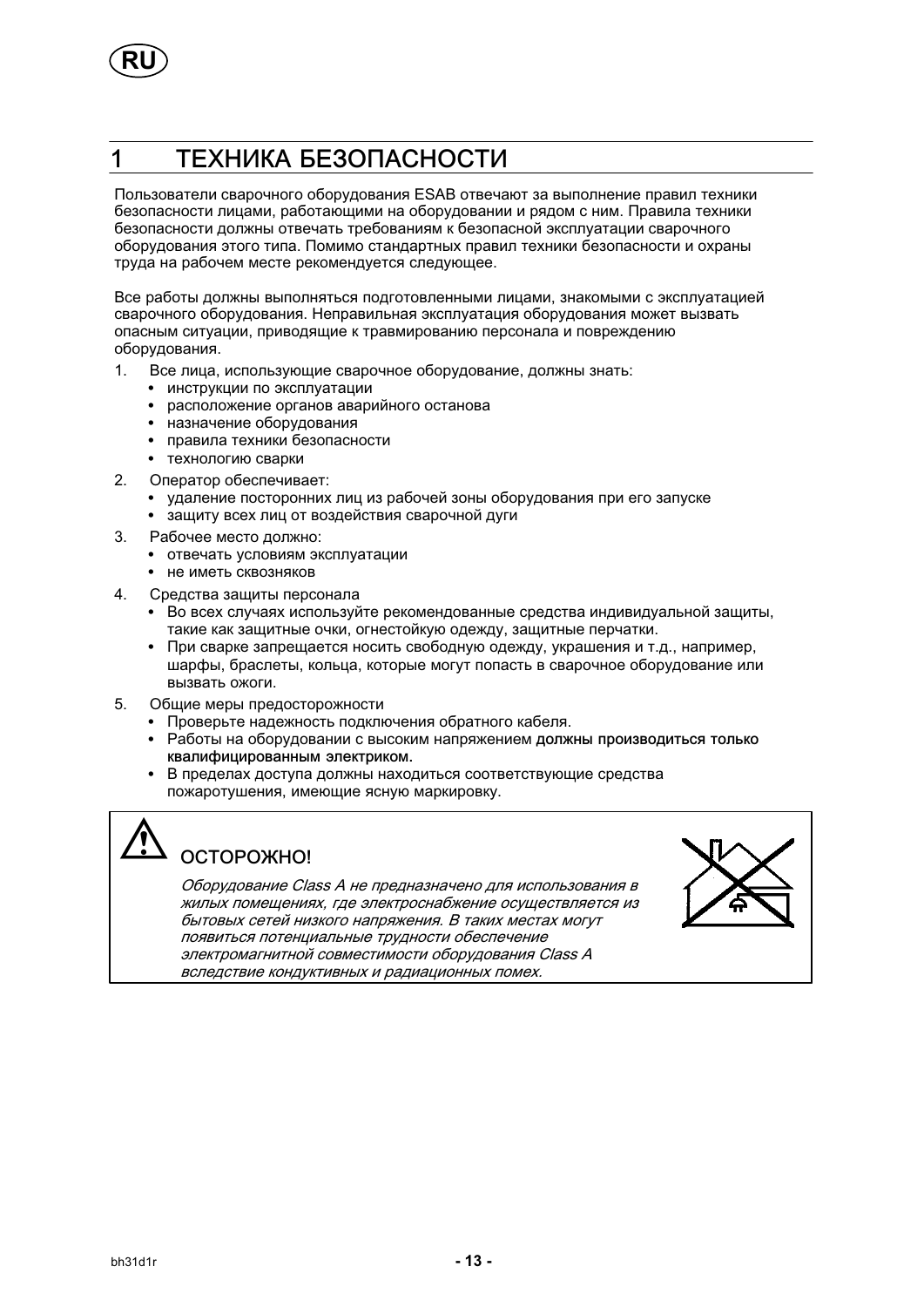



# **BHUMAHUFI**



Дуговая сварка и резка опасны как для исполнителя работ, так и для посторонних лиц. Требуйте соблюдения всех правил безопасности, действующих на объекте, которые должны учитывать сведения об опасностях, представленные изго Тговителем.

ОПАСНОСТЬ СМЕРТЕЛЬНОГО ПОРАЖЕНИЯ ЭЛЕКТРИЧЕСКИМ ТОКОМ

- Агрегат устанавливается и заземляется в соответствии с действующими нормами и правилами.
- Не допускайте контакта находящихся под напряжением деталей и электродов с незащищенными частями тела, мокрыми рукавицами и мокрой одеждой.
- Обеспечьте электрическую изоляцию от земли и свариваемых деталей.
- Обеспечьте соблюдение безопасных рабочих расстояний.

ДЫМЫ И ГАЗЫ могут быть опасны для человека

- Исключите возможность воздействия дымов.
- Для исключения вдыхания дымов во время сварки организуется общая вентиляция помещения, а также вытяжная вентиляция из зоны сварки.

ИЗЛУЧЕНИЕ ДУГИ вызывает поражение глаз и ожоги кожи

- Защитите глаза и кожу. Для этого используйте защитные щитки, цветные линзы и защитную спецодежду.
- Для защиты посторонних лиц применяются защитные экраны или занавеси.

### **ПОЖАРООПАСНОСТЬ**

- Искры (брызги металла) могут вызвать пожар. Убедитесь в отсутствии горючих материалов поблизости от места сварки.
- ШУМ чрезмерный шум может привести к повреждению органов слуха
- Примите меры для защиты слуха. Используйте беруши для ушей или другие средства защиты слуха.
- Предупредите посторонних лиц об опасности.

НЕИСПРАВНОСТИ - при неисправности обратитесь к специалистам по сварочному оборудованию

Перед началом монтажа и эксплуатации внимательно изучите соответствующие инструкции.

### ЗАЩИТИТЕ СЕБЯ И ДРУГИХ!

### Компания ESAB готова предоставить вам все защитное снаряжение и принадлежности, необходимые для выполнения сварочных работ.

# ВНИМАНИЕ!

Запрещается использовать источник питания для оттаивания труб.



Перед началом монтажа и эксплуатации внимательно изучите соответствующие ИНСТРУКЦИИ.



OCTOPOЖНО!

Данное изделие предназначено только для дуговой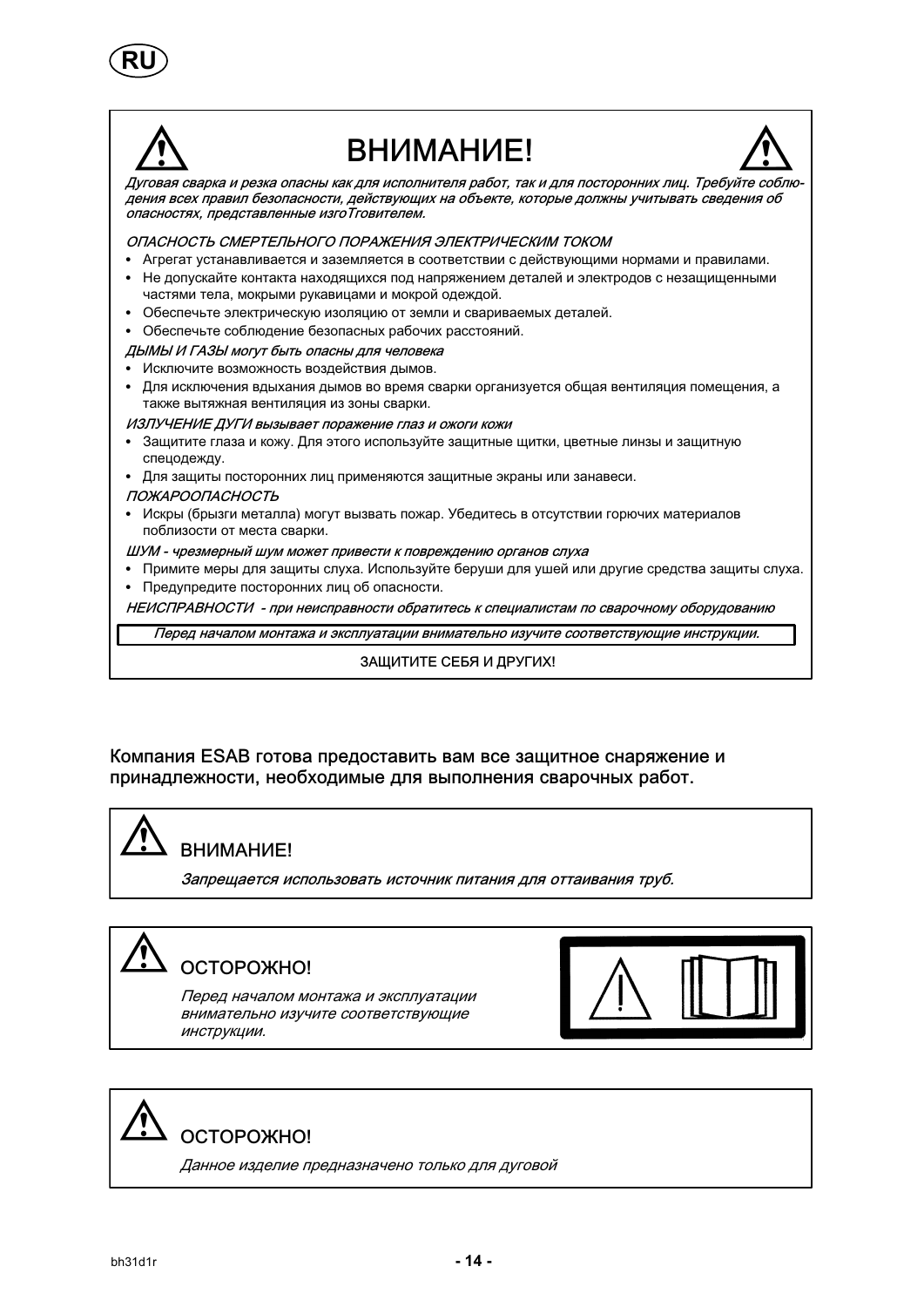<span id="page-14-0"></span>

# 2 ВВЕДЕНИЕ

Arc 125li представляет собой источник сварочного тока для использования с покрытыми электродами (сварка ММА) и для сварки вольфрамовым электродом в среде инертного газа (сварка TIG).

### 2.1 Оборудование

Устройство Arc 152i поставляется с 3-метровым сетевым кабелем и руководством по эксплуатации.

Аксессуары от для изделя можно найти на стрнице [25.](#page-24-0)

# 3 ТЕХНИЧЕСКИЕ ХАРАКТЕРИСТИКИ

|                                            | <b>Arc 152i</b>                   |
|--------------------------------------------|-----------------------------------|
| Напряжение сети                            | 230 В, 1 $\sim$ 50/60 Гц          |
| Первичный ток $I_{1MARC.}$                 | 35 A                              |
| Потребляемая мощность без нагрузки         | 30 BT                             |
| Диапазон установок                         | 8-150 A                           |
| Максимальная допустимая нагрузка при       |                                   |
| Коэффициенте нагрузки 25%                  | 150 A / 26,0 B                    |
| Коэффициенте нагрузки 35%                  | 140 A / 25,6 B                    |
| Коэффициенте нагрузки 60%                  | 110 A / 24,4 B                    |
| Коэффициенте нагрузки 100%                 | 90 A / 23,6 B                     |
| Коэффициент мощности при максимальном токе | 0.63                              |
| Кпд при максимальном токе                  | 78%                               |
| Напряжение холостого хода                  | 58-75B                            |
| Рабочая температура                        | $-10^{\circ}$ C - $+40^{\circ}$ C |
| Температура при транспортировке            | $-20^{\circ}$ C - $+55^{\circ}$ C |
| Постоянный уровень звукового давления на   |                                   |
| холостом ходу                              | <70 дБ (A)                        |
| Габариты, Д х Ш х В                        | 418 x 188 x 208 MM                |
| <b>Bec</b>                                 | 7,8 кг                            |
| Класс защиты                               | IP 23                             |
| Класс применения                           | $\mathbf{s}$                      |

### Рабочий цикл

Рабочий цикл представляет собой долю (в %%) десятиминутного интервала, в течение которой можно производить сварку или резку при определенной нагрузке без перегрузки. Рабочий цикл указан для температуры 40° C.

Класс кожуха

Нормы IP указывают класс кожуха, т.е., степень защиты от проникновения твердых объектов и воды. Оборудование с маркировкой IP 23 предназначено для наружной и внутренней установки.

Класс зоны установки

Этот символ означает,  $\boxed{S}$  что источник питания предназначен для использования в зонах с повышенной опасностью поражения электротоком.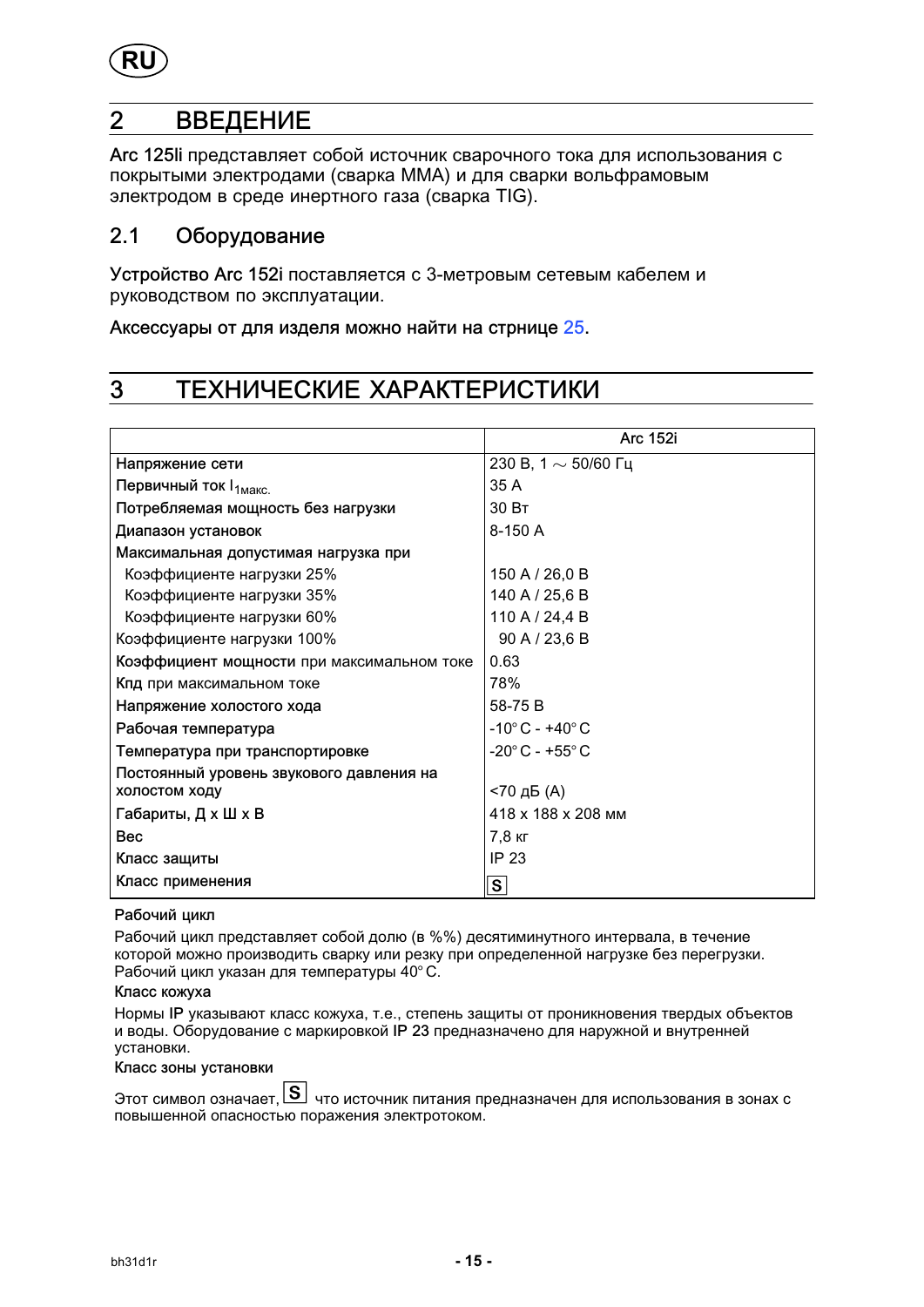<span id="page-15-0"></span>

# 4 УСТАНОВКА

Ввод в эксплуатацию должен производиться квалифицированным специалистом.



# ОСТОРОЖНО!

Настоящее изделие предназначено для промышленного использования. При использовании в бытовых условиях оно может создавать радиочастотные помехи. Пользователь отвечает за принятие соответствующих мер предосторожности.

# 4.1 Расположение

Разместите источник питания таким образом, чтобы его воздухозаборные и выпускные отверстия не были заграждены.

# 4.2 Сеть электропитания

Убедитесь в том, что источник сварочного тока подключен к сети электропитания с требуемым напряжением и защищен предохранителями требуемого номинала.

Площадь поперечного сечения кабеля должна соответствовать стандартам конкретной страны.

Необходимо обеспечить защитное заземление в соответствии с действующими нормами



Расположение паспортной таблички

### 4.2.1 Рекомендуемые номиналы предохранителей и минимальные сечения кабелей

| Arc 152i                                                                |                             |  |
|-------------------------------------------------------------------------|-----------------------------|--|
| Напряжение сети                                                         | 230 B $\pm$ 10%, 1 фаза     |  |
| Площадь поперечного сечения силового<br>кабеля питания, мм <sup>2</sup> | 3 жилы, 2,5 мм <sup>2</sup> |  |
| Фазный ток, $I_{1300}$                                                  | 20A                         |  |
| Сварочный кабель, площадь поперечного<br>сечения                        | $16 \text{ mm}^2$           |  |
| Предохранитель                                                          |                             |  |
| устойчивый к перенапряжениям                                            | $20 A^*$                    |  |
| Тип С, миниатюрный выключатель                                          | 32 A                        |  |

\*) ПРИМЕЧАНИЕ! Используемая вилка рассчитана на силу тока до 16 ампер.

### ПРИМЕЧАНИЕ!

Величина площади поперечного сечения кабеля и номинал плавкого предохранителя, указанные выше, соответствуют нормативным документам Швеции. Эксплуатация источника сварочного тока должна осуществляться в соответствии с действующими национальными нормативными документами.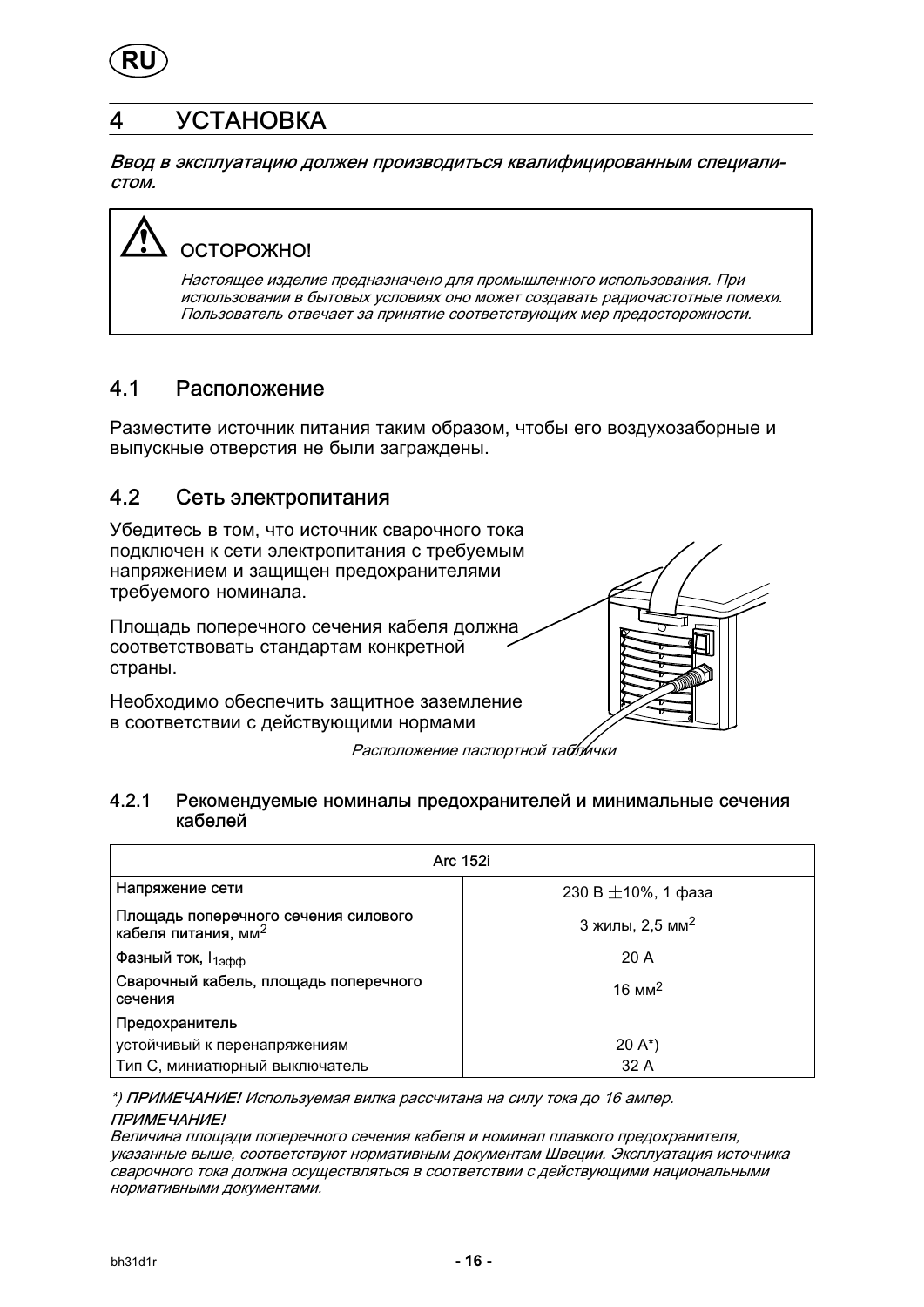<span id="page-16-0"></span>

# 5 ПОРЯДОК РАБОТЫ

Общие правила техники безопасности при работе с оборудованием приводятся на стр. [13](#page-12-0). Прочтите их до использования оборудования!

### 5.1 Соединения и устройства управления

- 1 Соединение (+) MMA: для обратного или сварочного кабеля ТIG: для обратного кабеля
- 2 Панель управления, см. 5.2 5 Сетевой кабель
- 3 Соединение (-) MMA: соединение для обратного кабеля ТIG: соединение для горелки Tig
- 4 Переключатель включения/выключения напряжения сети (0 / 1)
	-





# 5.2 Пульт управления A31

- -Ручка регулировки тока
- - Индикатор напряжения сети питания (зеленый)
- - Индикатор срабатывания при тепловой перегрузке (желтый)



# 5.3 Подсоединение сварочного и обратного кабелей

Источник питания снабжен двумя выходами, положительной клеммой и отрицательной клеммой, служащими для подключения сварочного и обратного кабелей. Выбор выхода, к которому подключается сварочный кабель, зависит от типа используемого электрода. Полярность подключения указывается на упаковке электродов. Подключите сварочный кабель к клемме, указанной на упаковке электродов.

Подключите обратный кабель ко второму выходу на источнике питания. Закрепите контактный зажим обратного кабеля на детали и убедитесь в наличии достаточного контакта между деталью и выходом для подключения возвратного кабеля на источнике питания.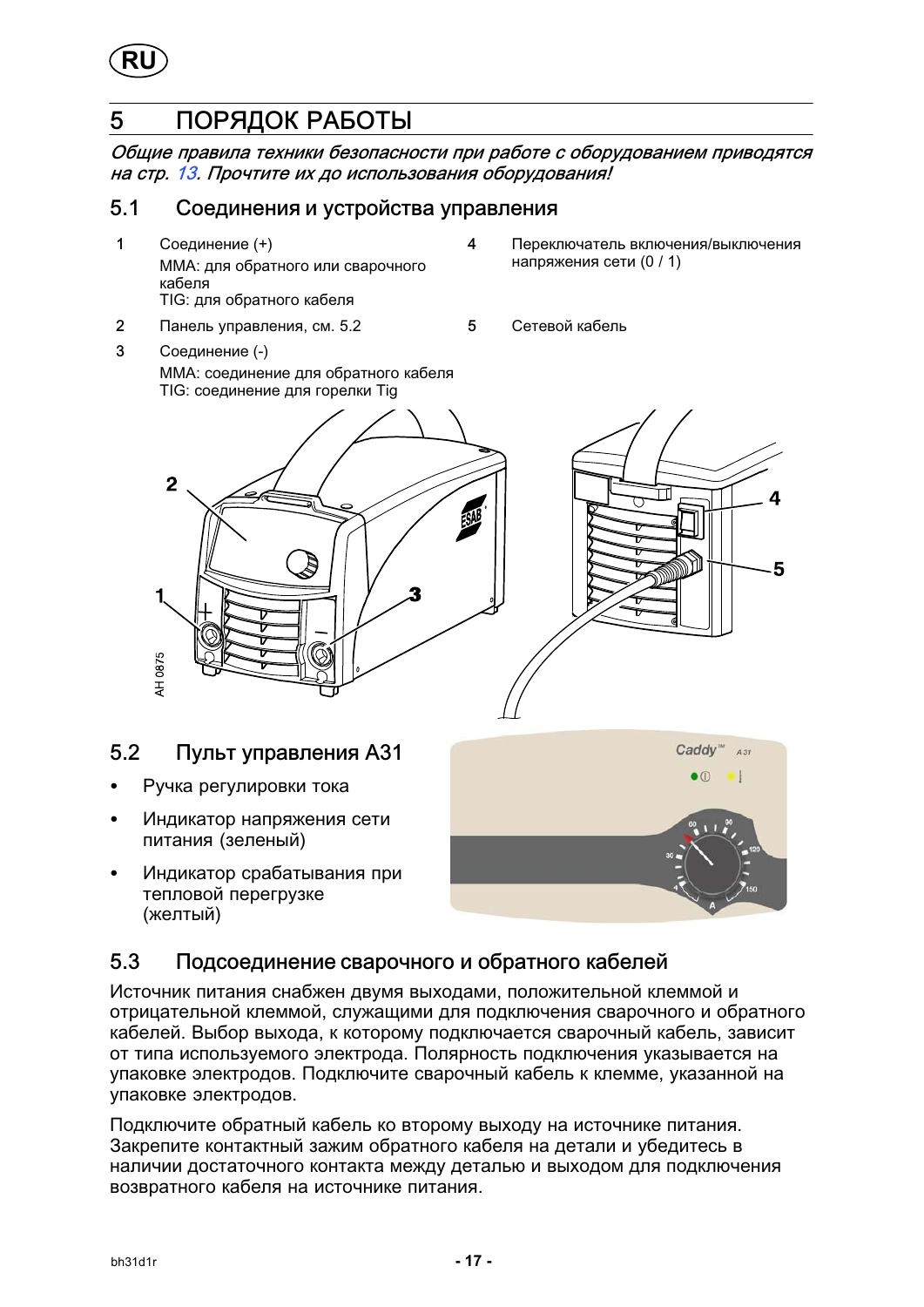<span id="page-17-0"></span>

### 5.4 Защита от перегрева

Источник питания снабжен реле защиты от тепловой перегрузки, которое срабатывает при недопустимом возрастании температуры. При этом прекращается подача сварочного тока и загорается желтая индикаторная лампа на передней панели источника питания. Когда температура снизится, реле защиты от перегрузки автоматически возвращается в исходное положение.

# 5.5 Сварка методом МMA

Модель Arc 152i дает постоянный ток, и вы можете производить сварку большинства металлов с легированными и нелегированными сталями, с нержавеющей сталью и чугуном. Устройство Arc 152i позволяет производить сварку покрытыми электродами всех основных типов, от  $\varnothing$  1,6 до  $\varnothing$  3,25.

Способ MMA называется также сваркой покрытыми электродами. Зажженная дуга расплавляет электрод, и его покрытие образует защитный шлак.

Если при зажигании дуги кончик электрода прижать к металлу, он сразу же расплавится и прилипнет к металлу, делая невозможной непрерывную сварку. Следовательно, зажигание дуги должно производиться таким же образом, как зажигание спички.

Прикоснитесь электродом к металлу, затем поднимите его так, чтобы получилась дуга определенной длины (примерно 2 мм). Если длина дуги чересчур велика, слышен характерный треск и имеет место разбрызгивание металла, после чего дуга окончательно погаснет.

При работе на сварочном стенде перед зажиганием дуги убедитесь в том, что отходы металла, куски электродов или другие предметы не изолируют свариваемую деталь.

После зажигания дуги перемещайте электрод слева направо. Электрод должен располагаться под углом 60° к металлу относительно направления сварки.

При необходимости выполнения широкого шва или очень толстого шва (последовательны наложением нескольких швов) производятся движения в поперечном направлении.



cmha2p11



cmha2p10

# 5.6 Сварка методом TIG

При сварке TIG происходит расплавление металла свариваемой детали с помощью электрической дуги, возбуждаемой на вольфрамовом электроде, который сам не плавится. Зона сварки и сам электрод защищены атмосферой из защитного газа.

Метод сварки TIG в особенности полезен при необходимости обеспечения высокого качества и при сваривании тонких листов. Модель Arc 152i также обладает хорошими характеристиками для сварки методом TIG.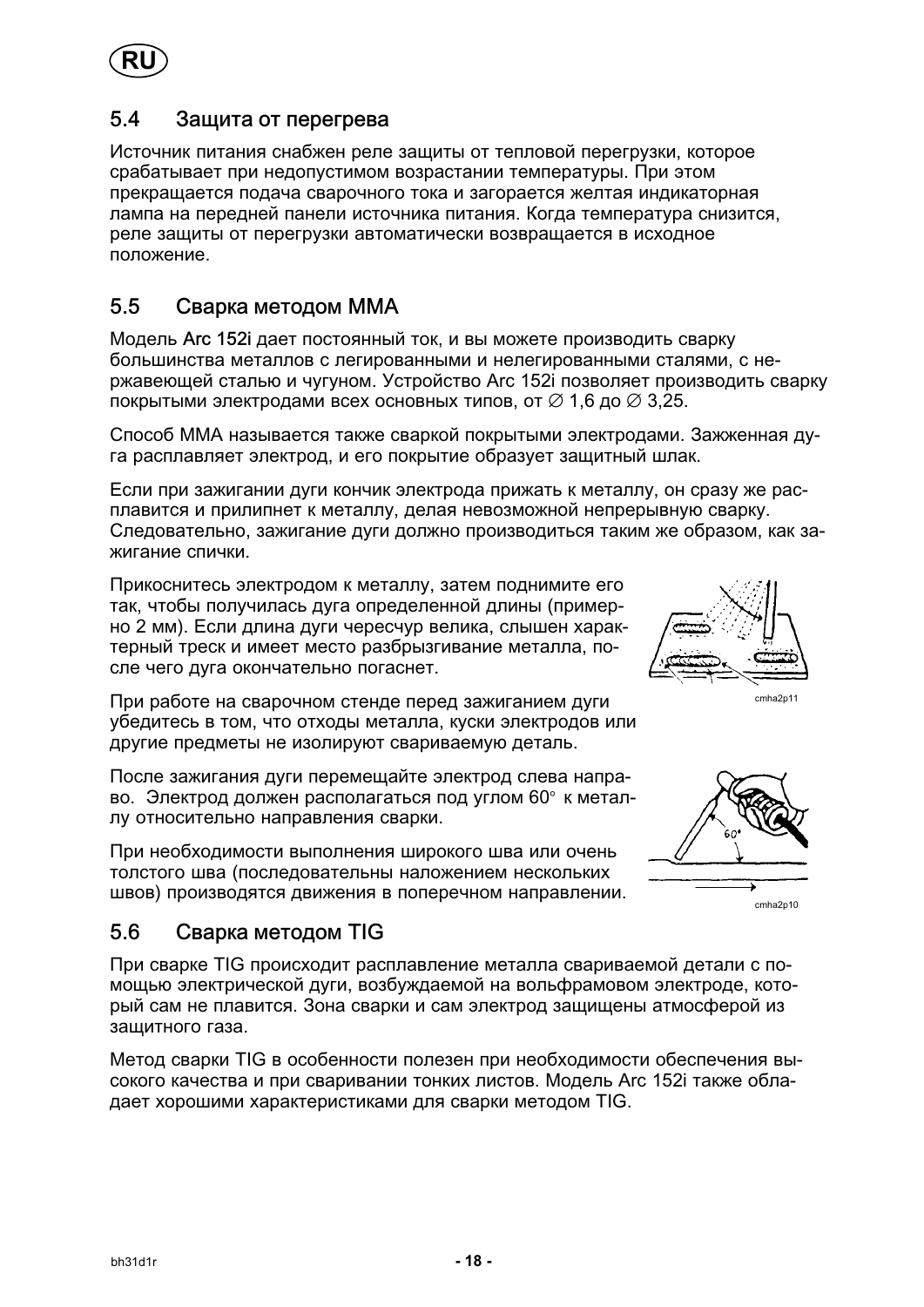<span id="page-18-0"></span>

Для обеспечения сварки методом TIG модель Arc 152i должна быть оборудована:

- горелкой TIG с газовым клапаном  $\bullet$
- баллоном со сварочным газом (соответствующим газом)
- регулятором газа для сварки (подходящим газовым регулятором)
- вольфрамовым электродом
- соответствующими дополнительными материалами по необходимости.

### TIG scrape start

Для начала сварки в режиме TIG scrape start следует осторожно провести вольфрамовым электродом по детали, чтобы образовалась дуга.



#### ТЕХНИЧЕСКОЕ ОБСЛУЖИВАНИЕ 6

Регулярное техническое обслуживание имеет важное значение для обеспечения безопасности и надежности.



Г арантмийные обязательства поставщика теряют силу, если покупатель самостоятельно пытается произвести какие-либо работы по устранению неисправностей изделия в течение гарантийного срока.

#### $6.1$ Проверка и чистка

Регулярно следите за тем, чтобы источник сварочного тока не был забит грязью.

Периодичность проверки и применяемые методы очистки зависят от: технологии сварки, длительности горения дуги и условий окружающей среды. Обычно бывает достаточно продувать источник питания сухим сжатым воздухом (при пониженном давлении) один раз в год.

Засоренные или закупоренные отверстия для подвода и отвода воздуха также могут стать причиной перегрева устройства.

Для обеспечения надежной сварки необходимо через регулярные промежутки времени чистить и заменять быстроизнашиваемые детали сварочной горелки.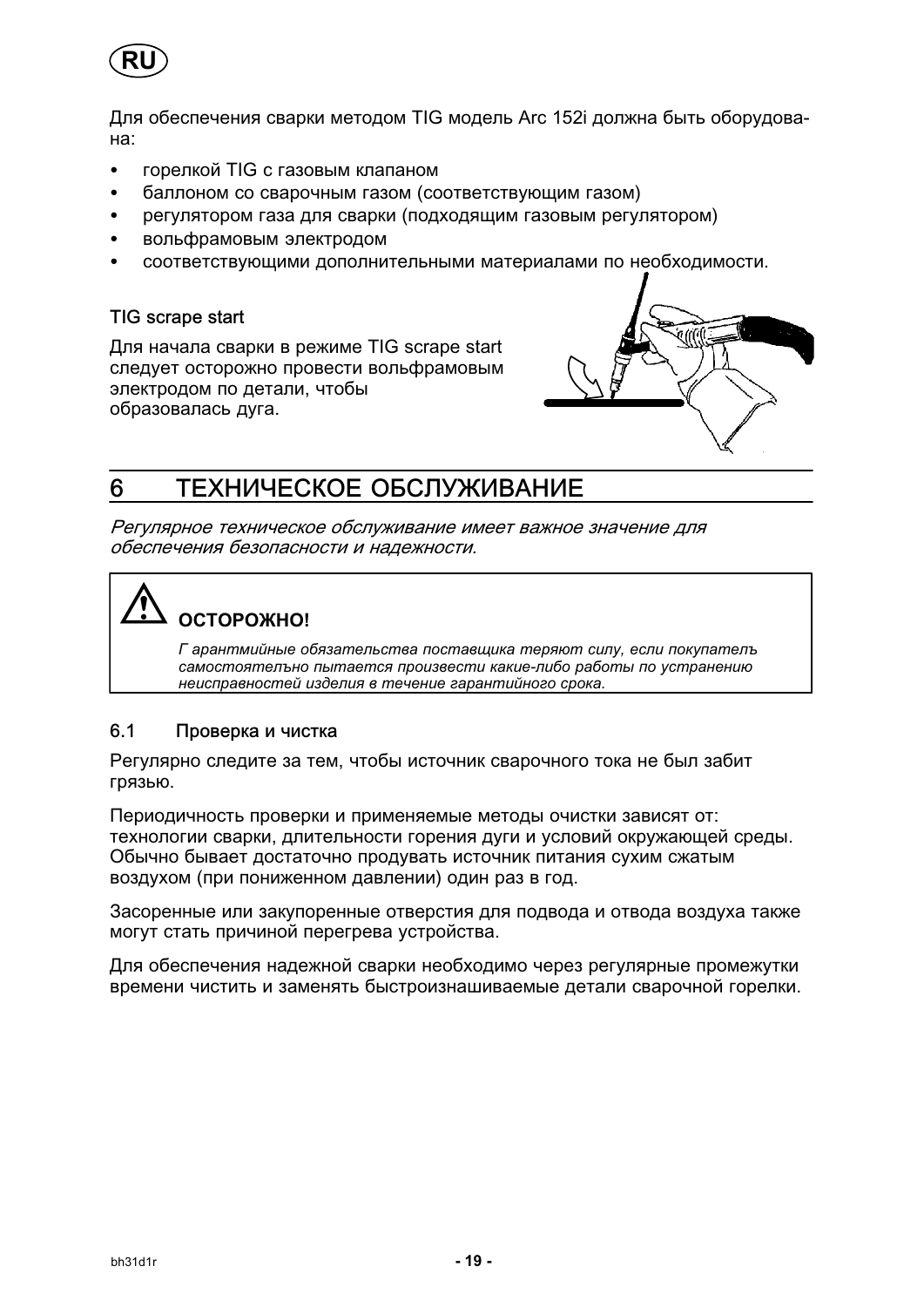<span id="page-19-0"></span>

# ПОИСК И УСТРАНЕНИЕ НЕИСПРАВНОСТЕЙ

Прежде чем вызывать авторизованного специалиста по техническому обслуживанию, попробуйте самостоятельно выполнить рекомендуемые ниже проверки.

| Тип неисправности                                             | Рекомендуемые меры                                                                                                                          |  |
|---------------------------------------------------------------|---------------------------------------------------------------------------------------------------------------------------------------------|--|
| Отсутствие дуги.                                              | Проверьте, включен ли выключатель питания.<br>٠                                                                                             |  |
|                                                               | Проверьте правильность подключения сварочного и<br>обратного провода.                                                                       |  |
|                                                               | Проверьте, правильно ли задана величина тока.                                                                                               |  |
|                                                               | Проверьте наличие напряжения в сети питания.                                                                                                |  |
| В процессе сварки пропал<br>сварочный ток.                    | Проверьте наличие срабатывания устройств отключения<br>при перегреве.                                                                       |  |
|                                                               | Проверьте предохранители в цепи сетевого питания.                                                                                           |  |
| Частое срабатывание реле<br>защиты от тепловой<br>перегрузки. | Убедитесь в том, что не превышены номинальные<br>значения параметров источника сварочного тока (т. е. что<br>блок работает без перегрузки). |  |
| Низкая эффективность<br>сварки.                               | Проверьте правильность подключения сварочного и<br>обратного провода.                                                                       |  |
|                                                               | Проверьте, правильно ли задана величина тока.                                                                                               |  |
|                                                               | Убедитесь в том, что используются электроды<br>требуемого типа.                                                                             |  |
|                                                               | Проверьте расход газа.                                                                                                                      |  |

#### ЗАКАЗ ЗАПАСНЫХ ЧАСТЕЙ 8

Работы по ремонту и электрическому монтажу должны выполняться квалифицированным специалистом ESAB. Необходимо использовать только запасные части, выпущенные фирмой ESAB.

Запасные части можно заказтъ у ближайшего к Вам ESAB, (см. переченъ на последней странице данной брошюры).

#### ДЕМОНТАЖ И УТИЛИЗАЦИЯ 9

Сварочное оборудование, в основном, состоит из стали, пластмассы и цветных металлов и должно утилизироваться согласно действующим нормам в области защиты окружающей среды.

Охлаждающая жидкость также подлежит обработке в соответствии с действующими нормами в области защиты окружающей среды.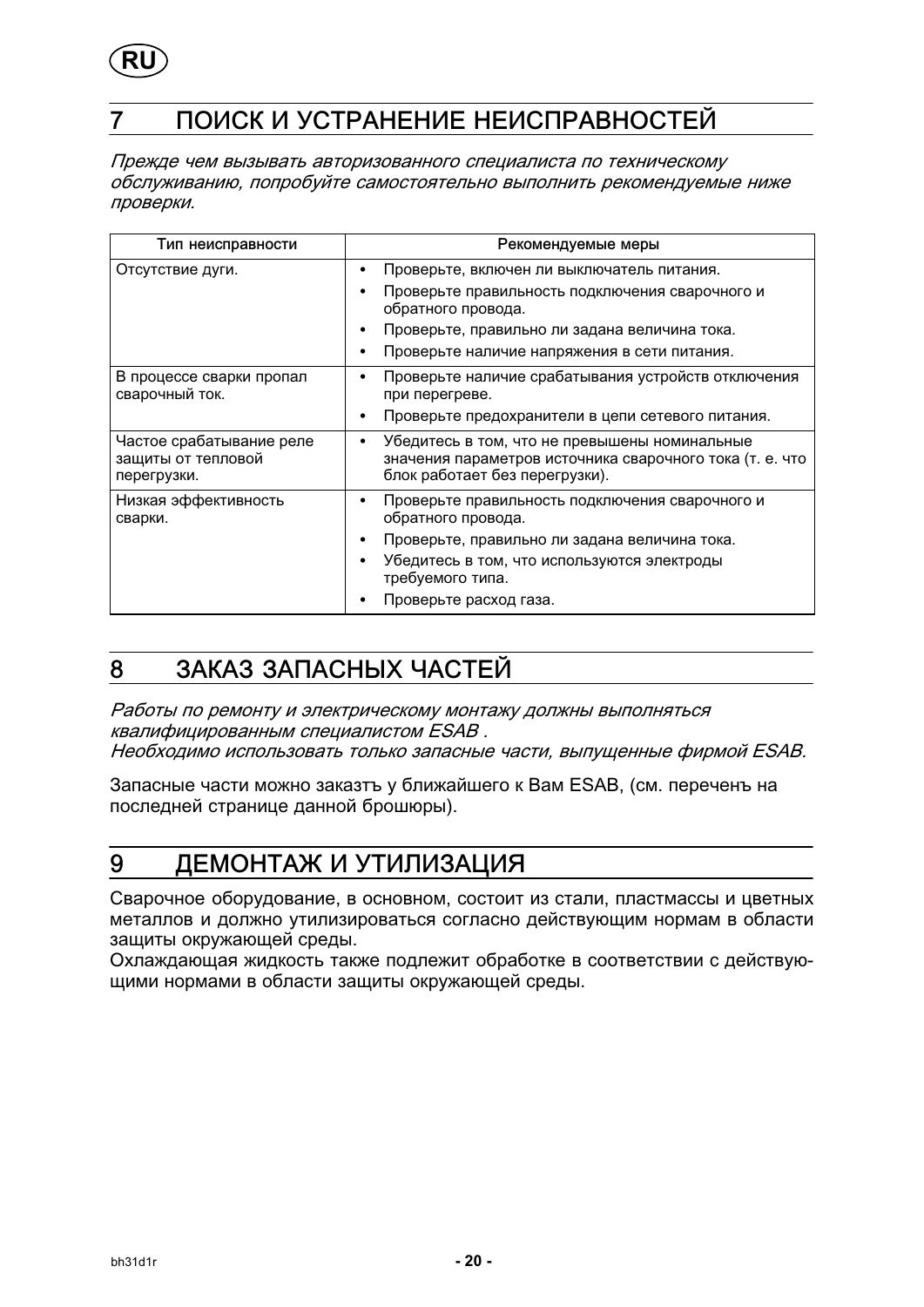# **NOTES**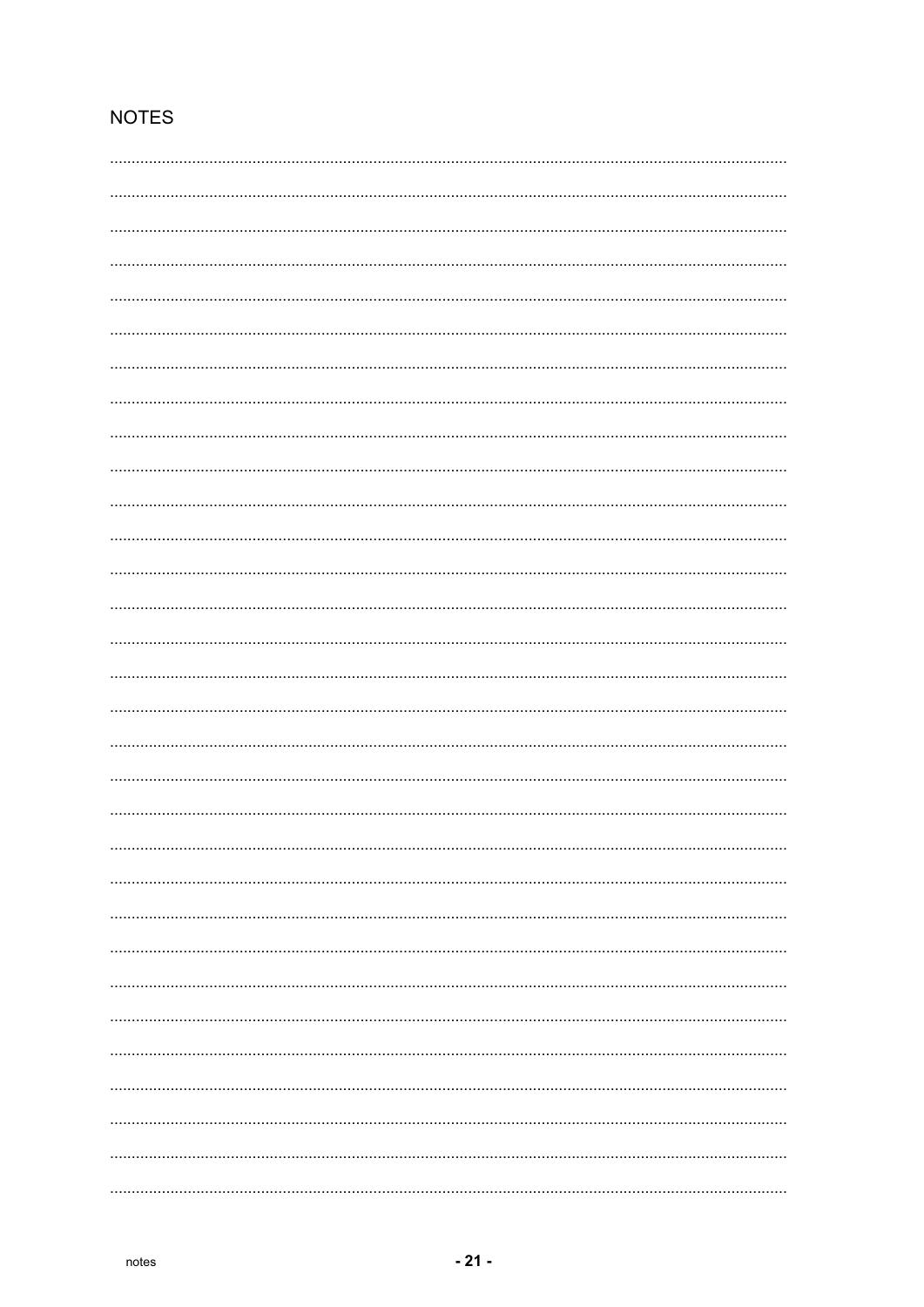### <span id="page-21-0"></span>Diagram Cxema

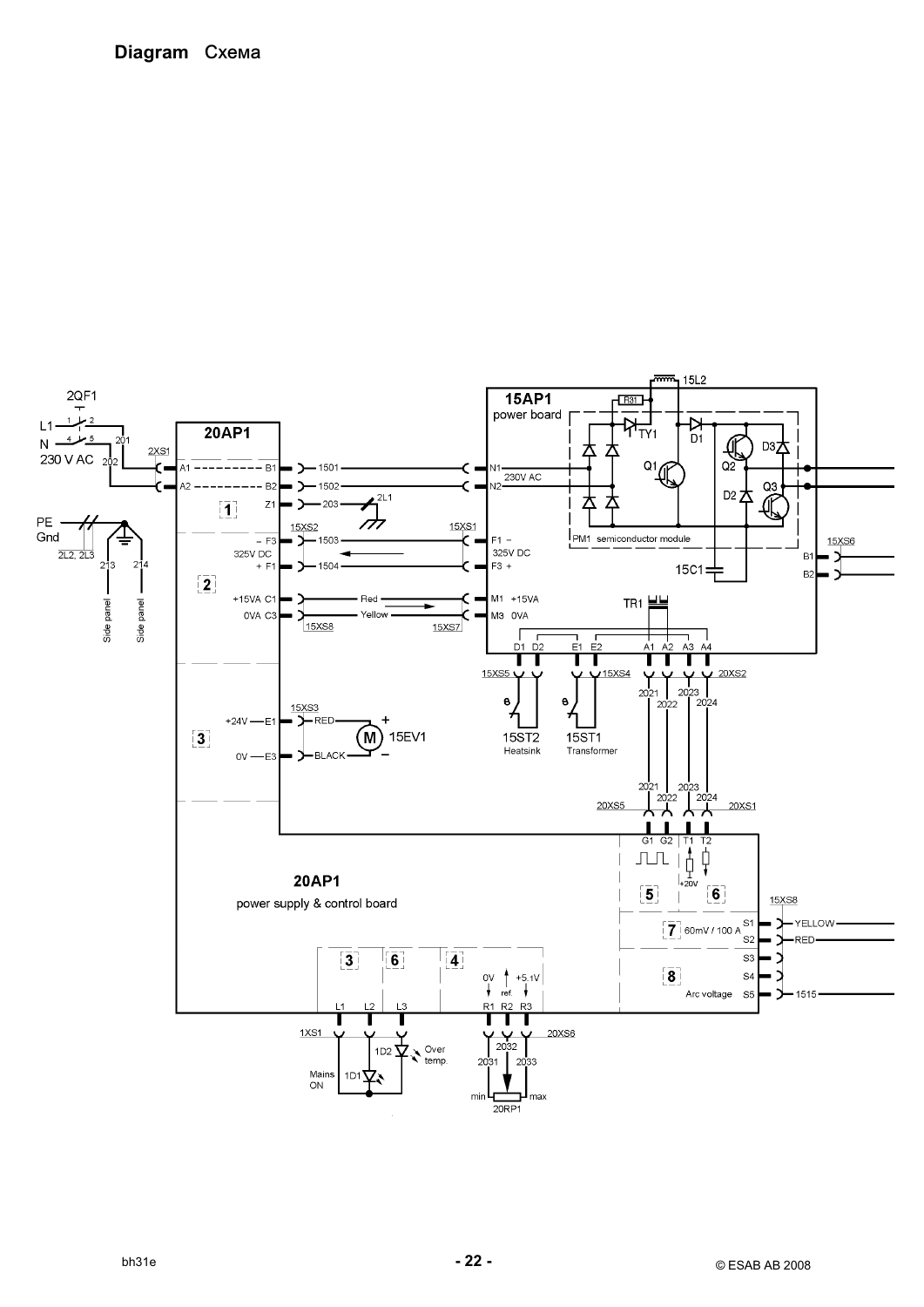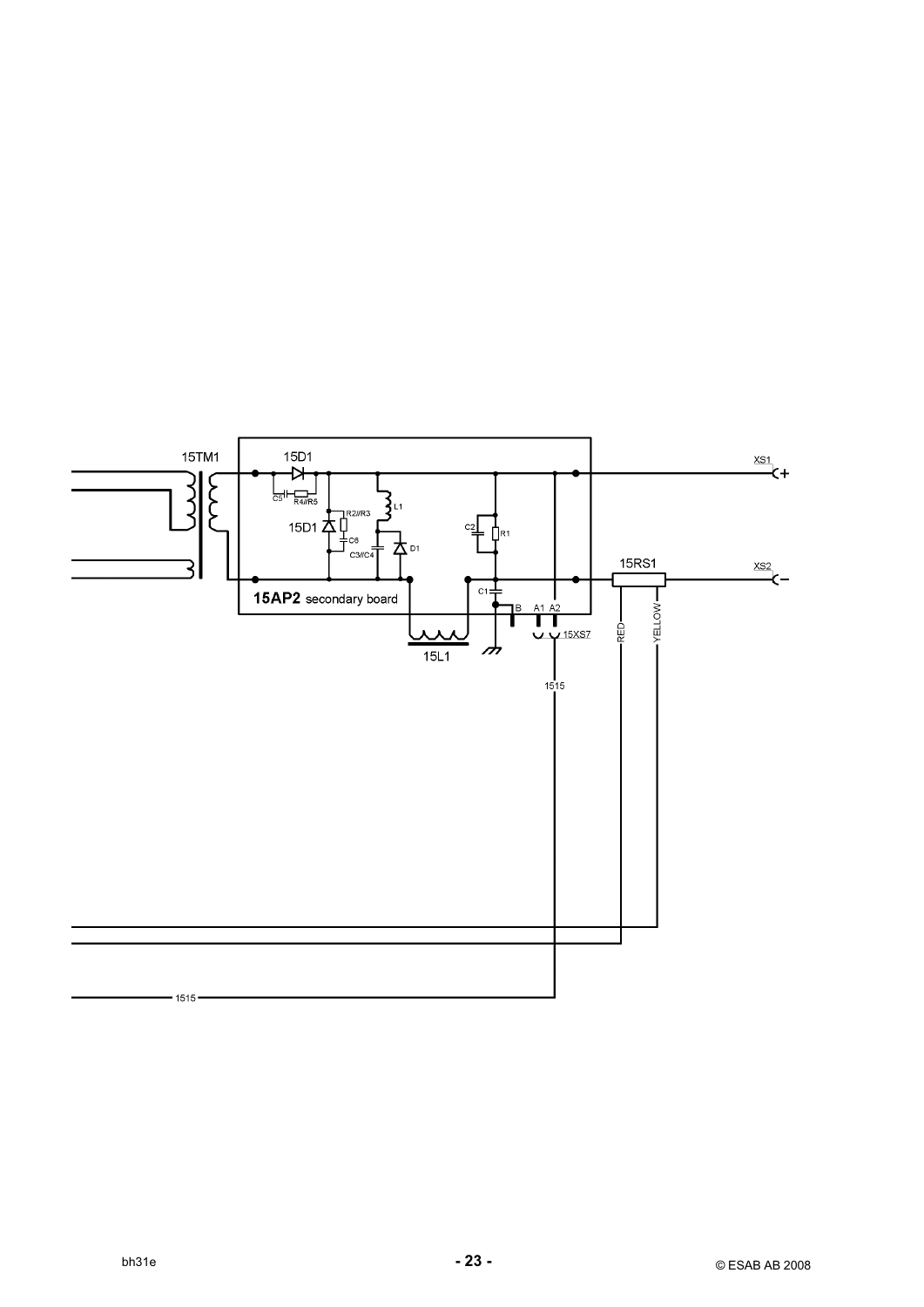# <span id="page-23-0"></span>Order number Номер заказа



| Ordering no. | <b>Denomination</b>                                      |                                         | Tvpe                                  |
|--------------|----------------------------------------------------------|-----------------------------------------|---------------------------------------|
|              | 0460 445 880   Welding Power source   Caddy <sup>®</sup> |                                         | Arc 152i, A31 for 230 V mains voltage |
|              | 0459 893 027 Spare parts list                            | $C{\mathsf{add}}\mathsf{y}^{\circledR}$ | Arc 151i, Arc 152i, A31               |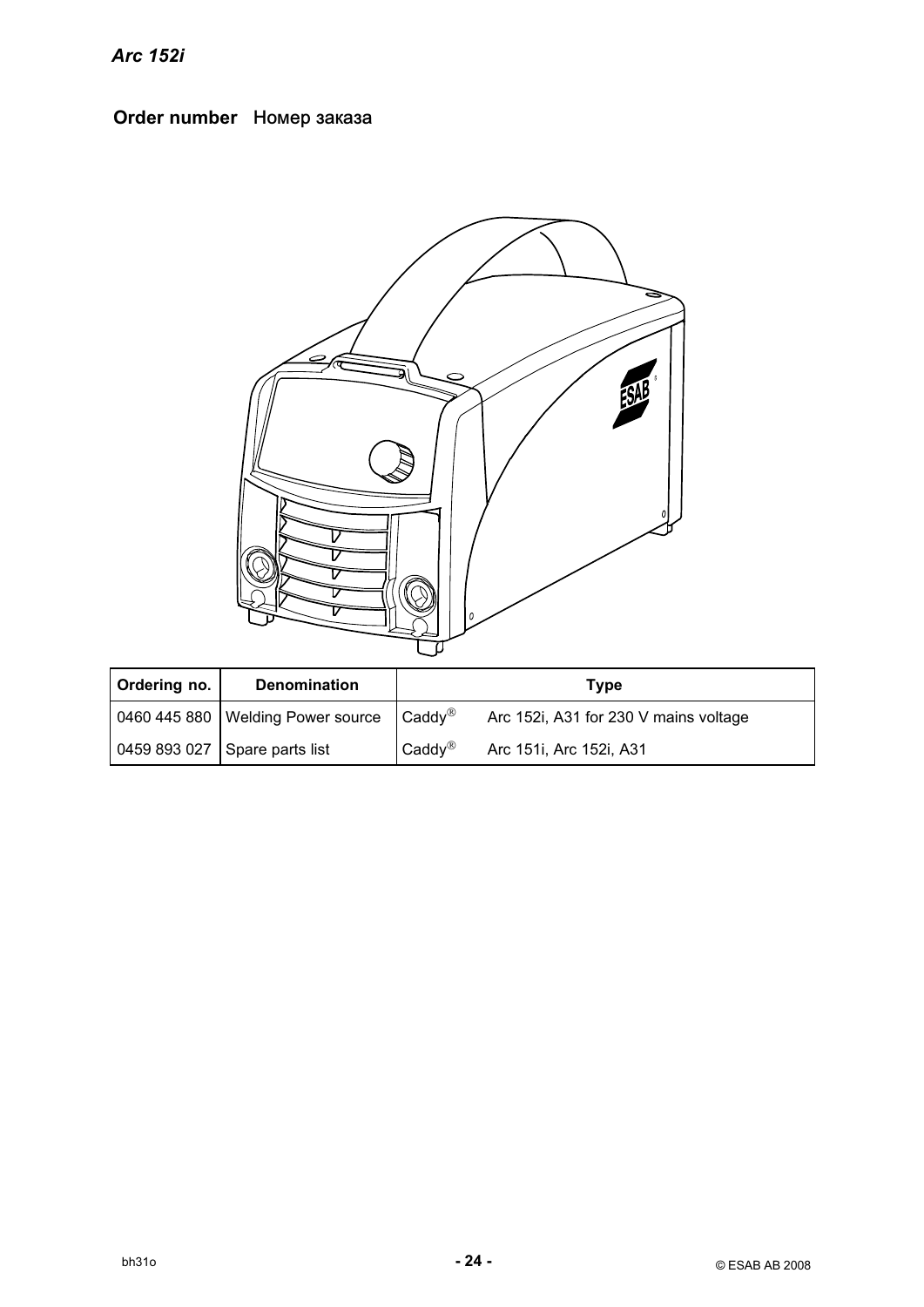# <span id="page-24-0"></span>Accessories Дополнительные принадлежности

|                             | Welding cable kit  0700 006 898                   |              |
|-----------------------------|---------------------------------------------------|--------------|
|                             | Return cable kit  0700 006 899                    |              |
|                             |                                                   | 0460 265 001 |
|                             | Cable holder 2 pcs  0460 265 002                  |              |
| 有風血<br><b>TOM DE</b><br>min |                                                   |              |
|                             | Trolley<br>for 5-10 litre gasbottle  0459 366 885 |              |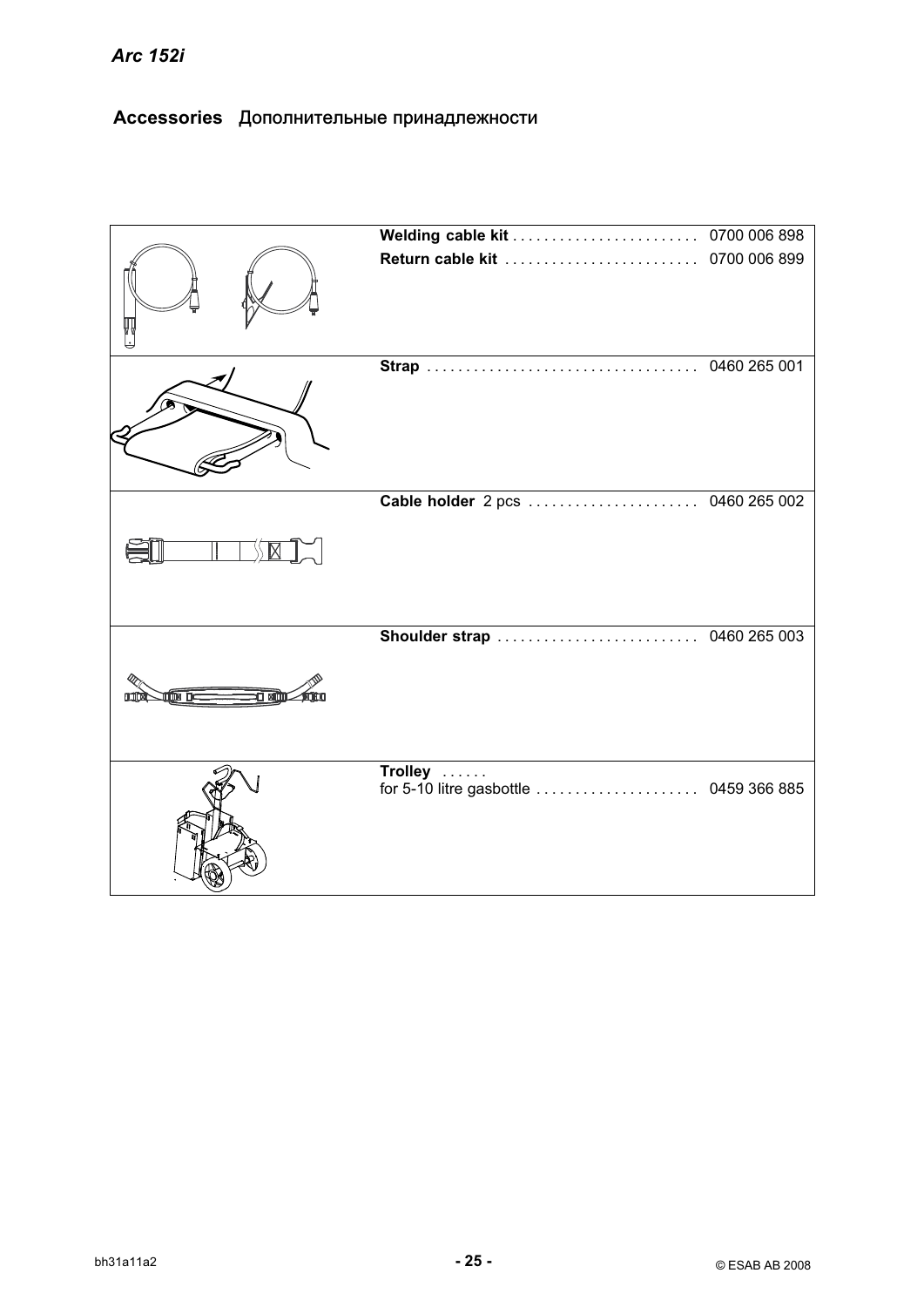# **NOTES**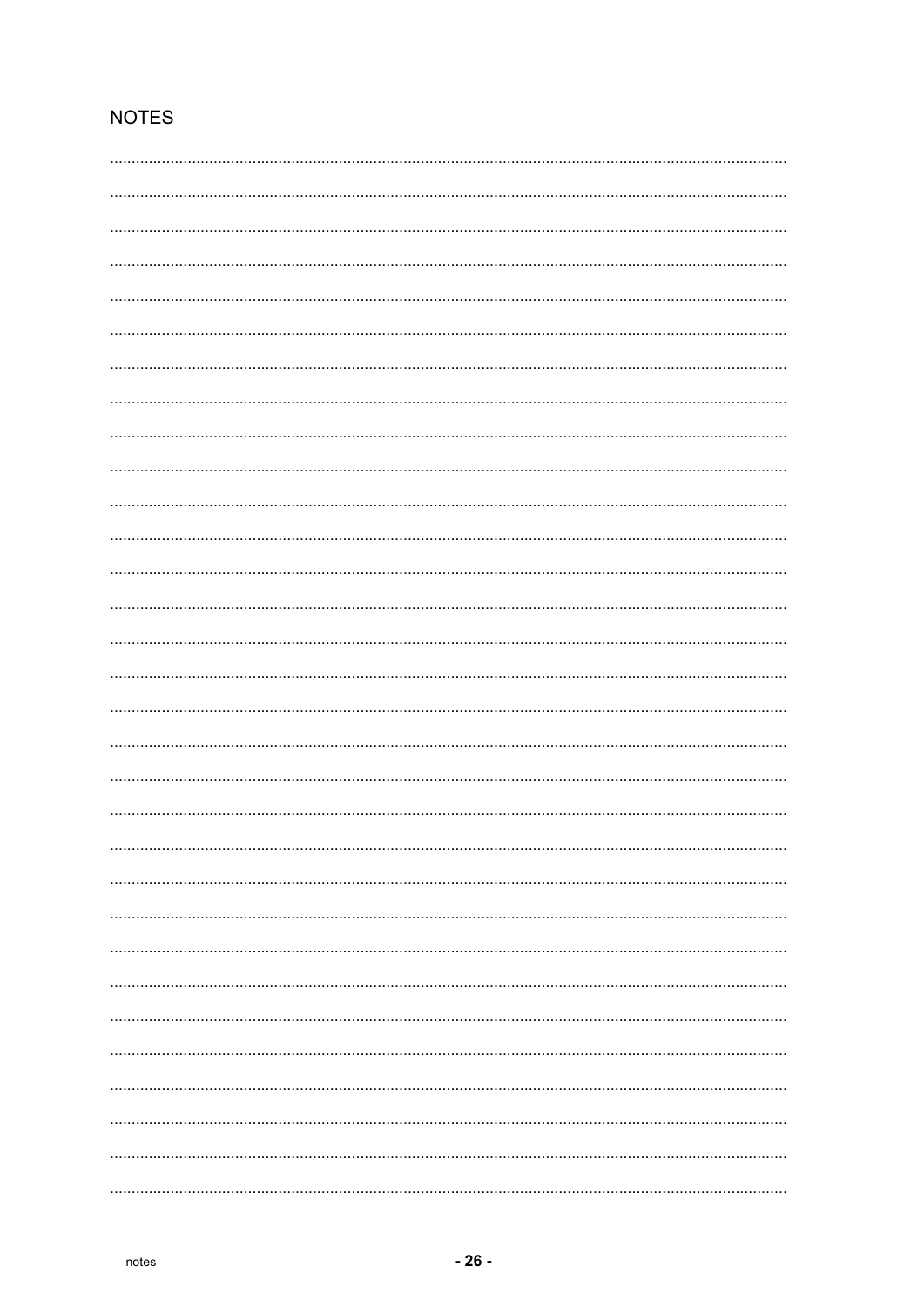# **NOTES**